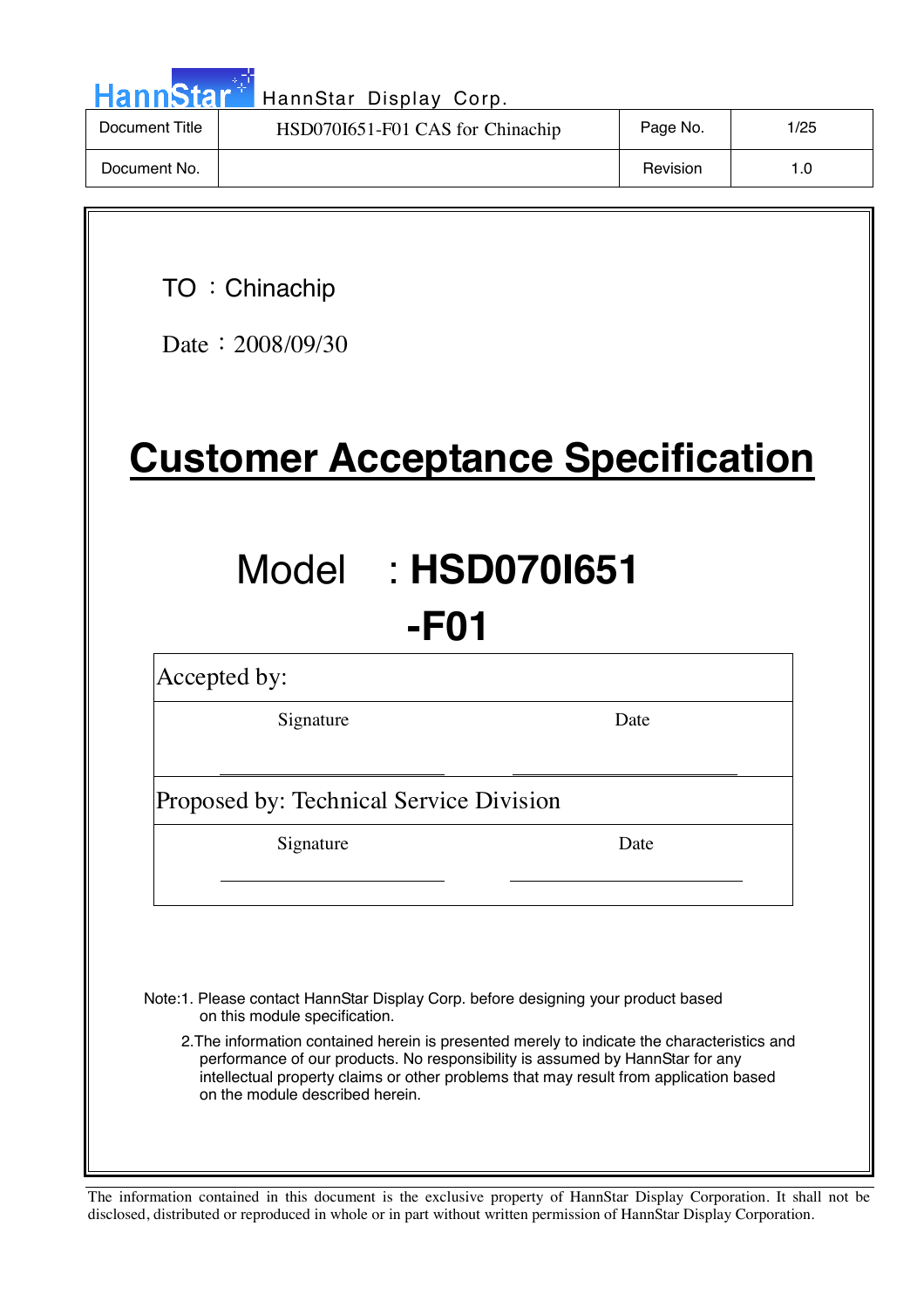|  |  | <b>HannStar</b> |  |
|--|--|-----------------|--|
|  |  |                 |  |

| Document Title | HSD070I651-F01 CAS for Chinachip | Page No. | 2/25 |
|----------------|----------------------------------|----------|------|
| Document No.   |                                  | Revision | 1.0  |

| <b>Record of Revisions</b> |            |           |                                                |  |  |
|----------------------------|------------|-----------|------------------------------------------------|--|--|
| Rev.                       | Date       | Sub-Model | Description of change                          |  |  |
| $1.0\,$                    | 2008/09/30 | F01       | Formal Product Specification was first issued. |  |  |
|                            |            |           |                                                |  |  |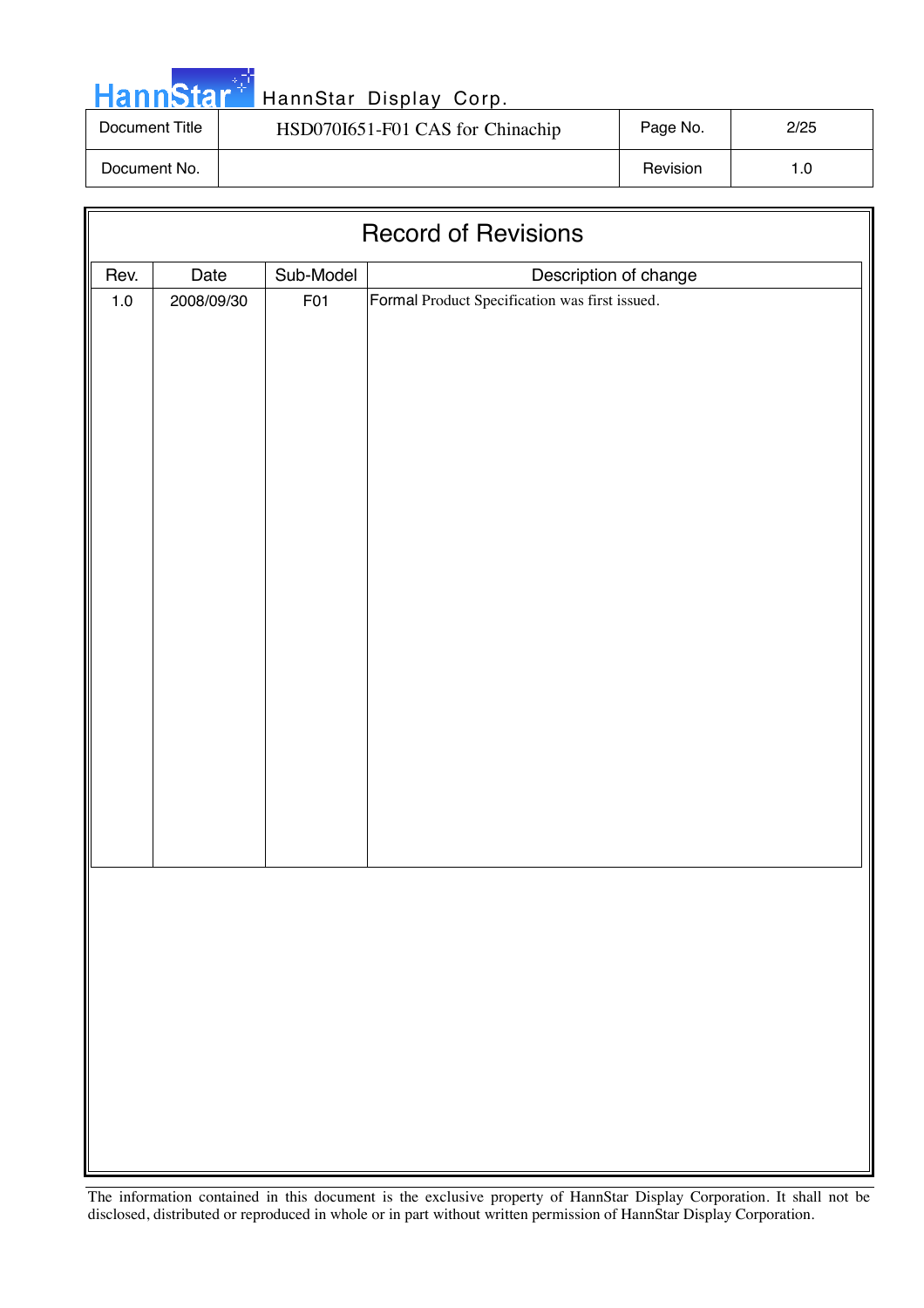# HannStar<sup>th</sup> HannStar Display Corp.

| Document Title | HSD070I651-F01 CAS for Chinachip | Page No. | 3/25 |
|----------------|----------------------------------|----------|------|
| Document No.   |                                  | Revision |      |

### **Contents**

| 1.0  | p.4  |
|------|------|
| 2.0  | p.5  |
| 3.0  | p.6  |
| 4.0  | p.10 |
| 5.0  | p.11 |
| 6.0  | p.13 |
| 7.0  | p.20 |
| 8.0  | p.21 |
| 9.0  | p.22 |
| 10.0 | p.23 |
| 11.0 | p.24 |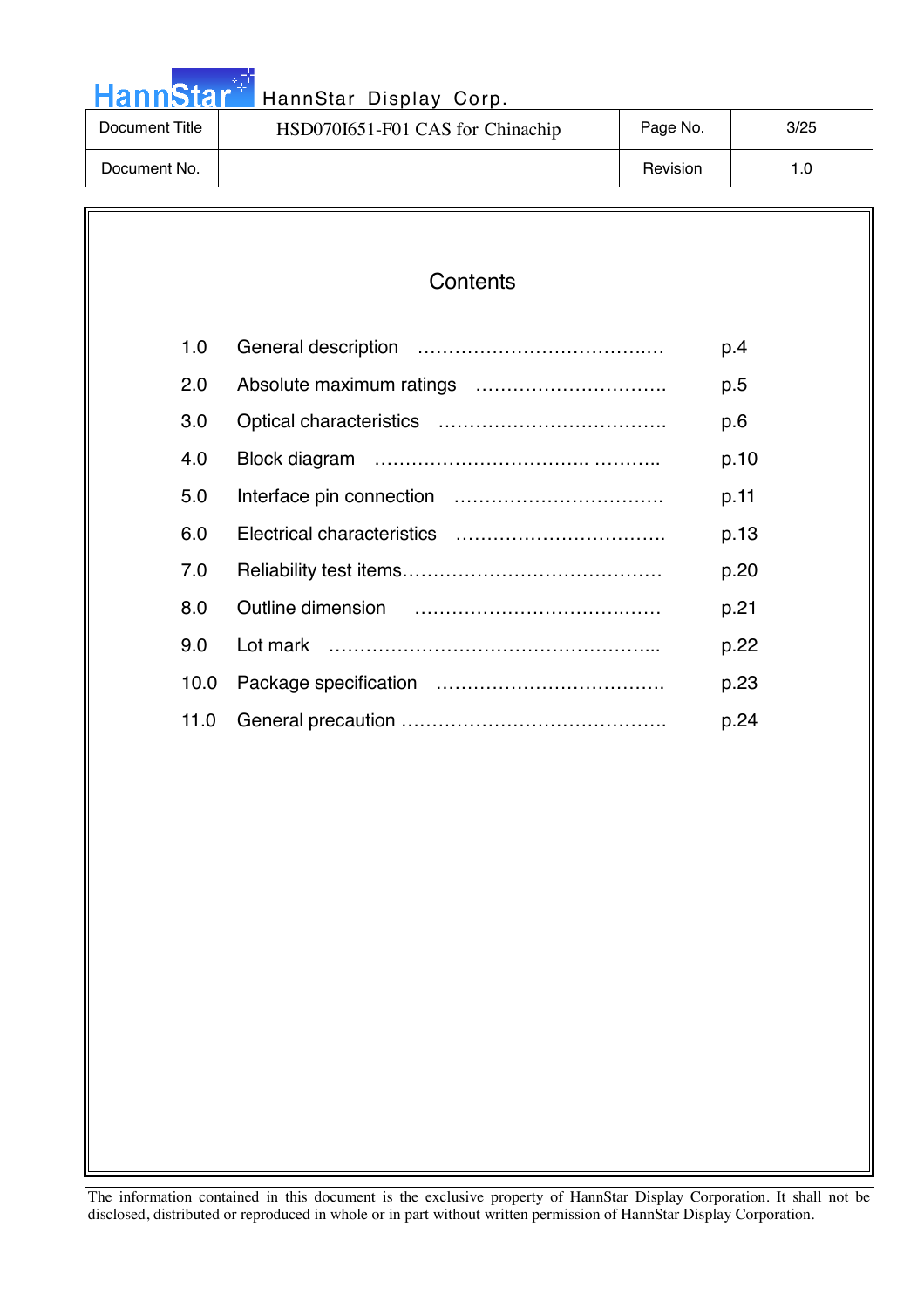

# Hann Star<sup>47</sup> HannStar Display Corp.

| Document Title | HSD070I651-F01 CAS for Chinachip | Page No. | 4/25 |
|----------------|----------------------------------|----------|------|
| Document No.   |                                  | Revision | 0. ا |

#### **1.0 GENERAL DESCRIPTION**

#### **1.1 Introduction**

HannStar Display model HSD070I651-F is a color active matrix thin film transistor (TFT) liquid crystal display (LCD) that uses amorphous silicon TFT as a switching device. This model is composed of a TFT LCD panel, a driving circuit and a back light system. This TFT LCD has a 7.0 (16:9) inch diagonally measured active display area with 1440 x 234 dot (480 horizontal by 234 vertical pixel) resolution.

#### **1.2 Features**

- 7 (16:9 diagonal) inch configuration
- Compatible with NTSC & PAL system
- Image Reversion: UP/DOWN and LEFT/RIGHT
- RoHS Compliance

#### **1.3 Applications**

- Digital Photo frame
- Portable DVD
- Multimedia applications and Others AV system

#### **1.4 General information**

|                             | Item              | Specification                             | Unit   |  |  |
|-----------------------------|-------------------|-------------------------------------------|--------|--|--|
| <b>Outline Dimension</b>    |                   | 164.9 x 100 x 5.7 (Typ.)                  | mm     |  |  |
| Display area                |                   | 154.08(H) x 86.58(V)                      | mm     |  |  |
| Number of Pixel             |                   | 480 RGB(H) x234(V)                        | pixels |  |  |
| Pixel pitch                 |                   | $0.321(H) \times 0.370(V)$                | mm     |  |  |
| Pixel arrangement           |                   | <b>RGB Vertical stripe</b>                |        |  |  |
| Display mode                |                   | Normally white                            |        |  |  |
| Surface treatment           |                   | Antiglare, Hard-Coating(3H) with EWV film |        |  |  |
| Weight                      |                   | 160 (Typ.)                                | g      |  |  |
| Back-light                  |                   | Single LED (Side-Light type)              |        |  |  |
| <b>Power</b><br>Consumption | <b>B/L System</b> | $1.2$ (Max.)                              |        |  |  |

#### **1.5 Mechanical Information**

| Item                      |               | Min.  | Typ.  | Max.  | Unit |
|---------------------------|---------------|-------|-------|-------|------|
| Module<br><b>Size</b>     | Horizontal(H) | 164.6 | 164.9 | 165.2 | mm   |
|                           | Vertical(V)   | 99.7  | 100.0 | 100.3 | mm   |
|                           | Depth(D)      |       | 5.7   | 6.0   | mm   |
| Weight (Without inverter) |               |       | 160   |       | g    |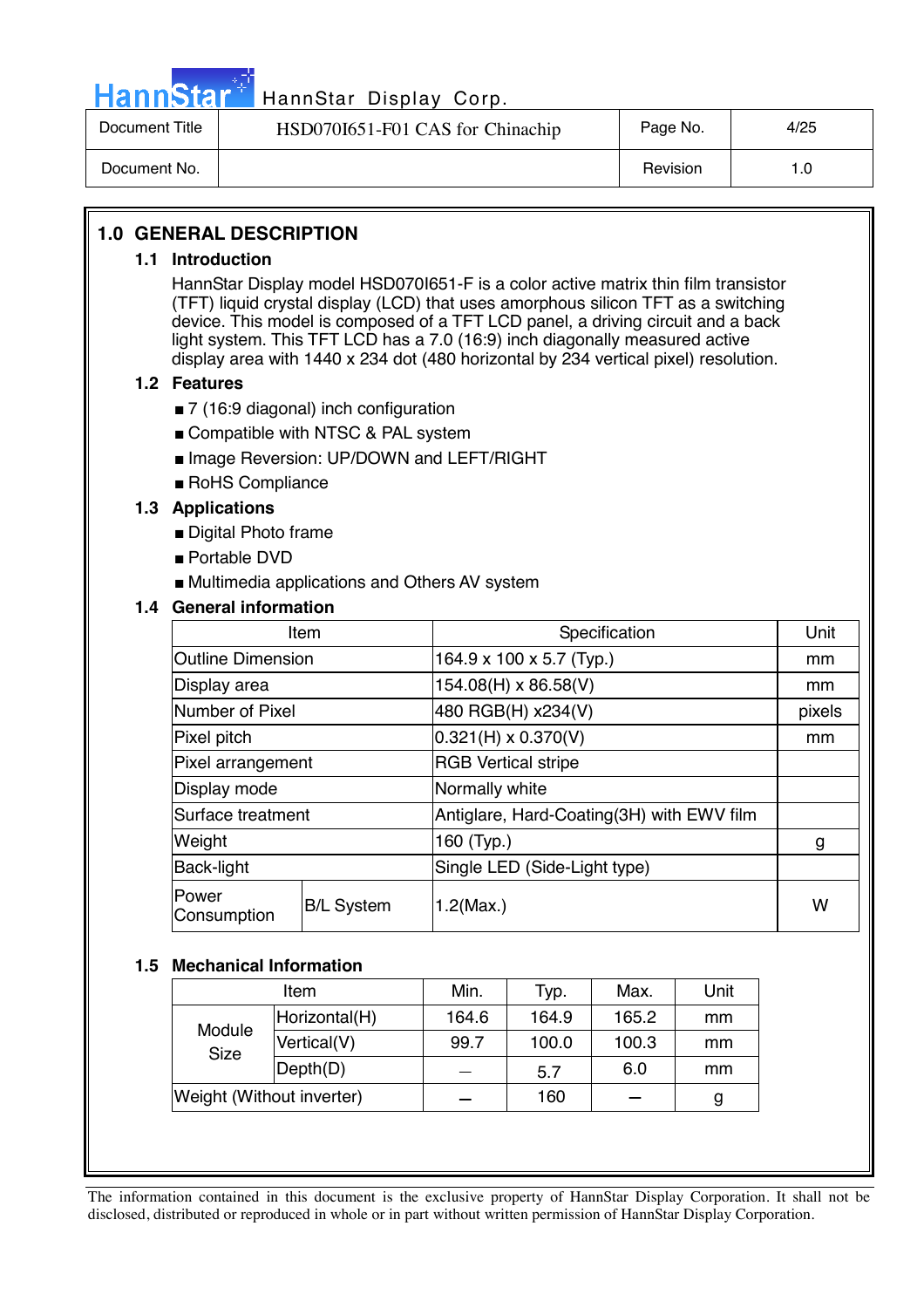

# HannStar<sup>47</sup> HannStar Display Corp.

| Document Title | HSD070I651-F01 CAS for Chinachip | Page No. | 5/25 |
|----------------|----------------------------------|----------|------|
| Document No.   |                                  | Revision | 1.0  |

# **2.0 ABSOLUTE MAXIMUM RATINGS**

### **2.1 Electrical Absolute Rating**

#### **2.1.1 TFT LCD Module(Absolute Maximum Rating)(1)**

| Item                        | Symbol           | Min.   | Max.           | Unit | <b>Note</b> |
|-----------------------------|------------------|--------|----------------|------|-------------|
|                             | $DV_{DD}$        | $-0.3$ | 6.0            | ۷    | $GND=0$     |
| Power supply voltage        | AV <sub>DD</sub> | $-0.3$ | 6.0            | v    | $AGND=0$    |
| Analog Signal Input Level   |                  |        |                |      |             |
| $V_{R}$ , $V_{G}$ , $V_{B}$ |                  | $-0.2$ | $AVDD+0.2$     | v    |             |
| Logic Signal Input Level    |                  |        |                | ۷    |             |
| V,                          |                  | $-0.3$ | $DV_{DD}$ +0.3 |      |             |

 **Note:**(1) Stresses above those listed under "Absolute Maximum Rating" may cause permanent damage to the device. These are stress ratings only. Functional operation of this device at indicated in the operational sections(6.1) of this specification.

#### **2.1.2 Back-Light Unit**

| Item               | Symbol | $TVD$ . | Max.   | Unit | <b>Note</b> |
|--------------------|--------|---------|--------|------|-------------|
| <b>LED</b> current |        | 100     | $\sim$ | mA   |             |
| LED voltage        |        | 10.5    |        |      | (2)(3)      |

- Note (1) Permanent damage may occur to the LCD module if beyond this specification. Functional operation should be restricted to the conditions described under normal operating conditions.
	- (2) Ta =  $25 \pm 2^{\circ}$  C
	- (3) Test Condition: LED current 100 mA. The LED lifetime could be decreased if operating IL is larger than 100mA.

### **2.2 Environment Absolute Rating**

| Item                         | Symbol | Min. | Max. | Unit   | <b>Note</b> |
|------------------------------|--------|------|------|--------|-------------|
| <b>Operating Temperature</b> | opa    | -20  |      |        |             |
| Storage Temperature          | l stg  | -30  | 80   | $\sim$ |             |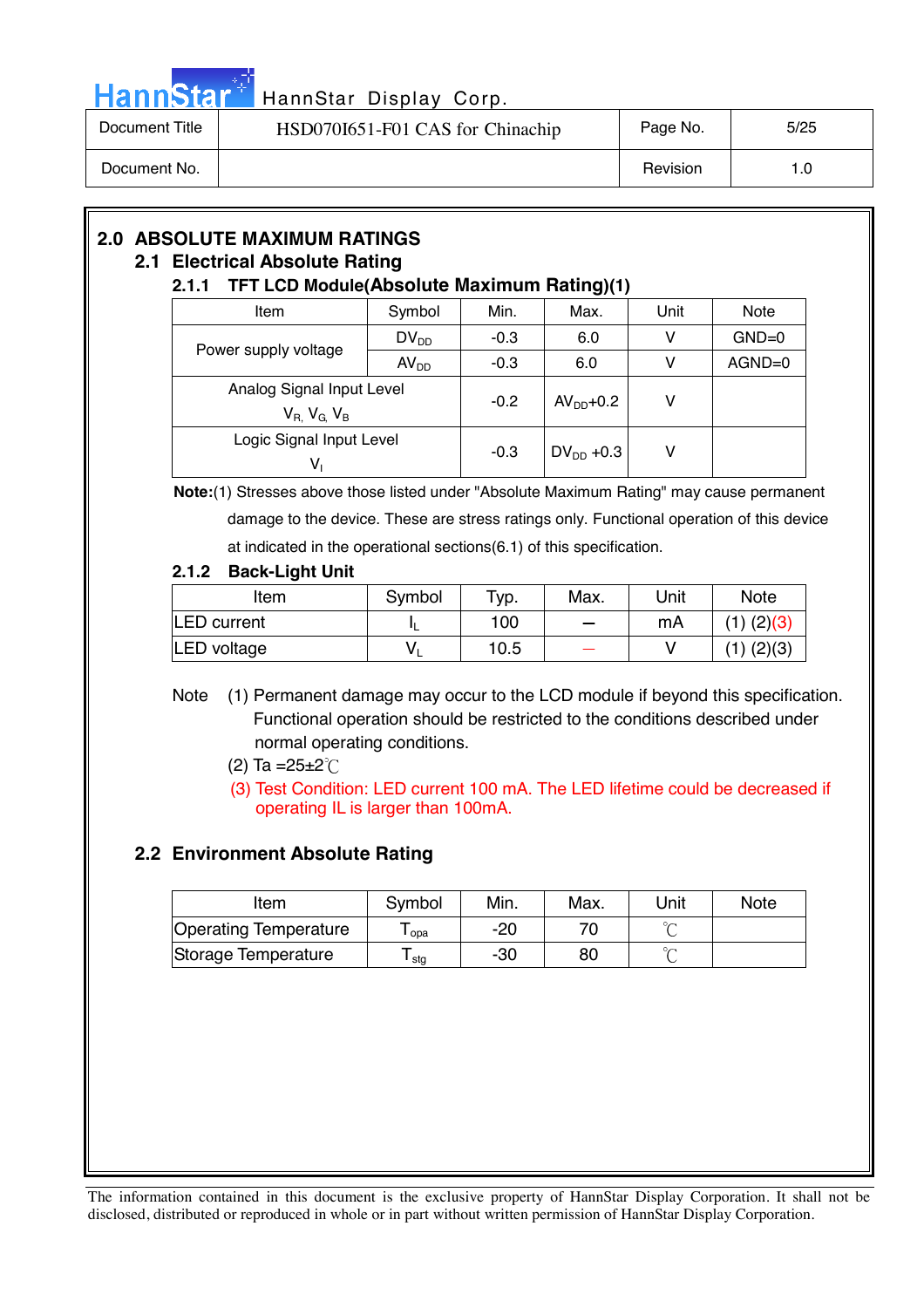# HannStar<sup>t HannStar</sup> Display Corp.

| Document Title | HSD070I651-F01 CAS for Chinachip | Page No. | 6/25 |
|----------------|----------------------------------|----------|------|
| Document No.   |                                  | Revision | 1.0  |

| 3.1                       | <b>3.0 OPTICAL CHARACTERISTICS</b><br><b>Optical specification</b> |                           |                               |       |       |       |                      |                        |
|---------------------------|--------------------------------------------------------------------|---------------------------|-------------------------------|-------|-------|-------|----------------------|------------------------|
| Item                      |                                                                    |                           | Symbol Condition              | Min.  | Typ.  | Max.  | Unit                 | <b>Note</b>            |
| Contrast                  |                                                                    | <b>CR</b>                 |                               | 400   | 500   |       |                      | (1)(2)                 |
| Response                  | <b>Rising</b>                                                      | $\mathsf{T}_{\mathsf{R}}$ |                               |       | 5     | 7     |                      |                        |
| time                      | Falling                                                            | $\mathsf T_{\mathsf F}$   | $\Theta = 0$                  |       | 20    | 28    | msec                 | (1)(3)                 |
| (Center)                  | White luminance                                                    |                           | Normal<br>viewing             | 160   | 200   |       | $\text{cd/m}^2$      | (1)(4)<br>$(IL=100mA)$ |
| Color                     |                                                                    |                           | angle                         | 0.260 | 0.310 | 0.360 |                      |                        |
| chromaticity<br>(CIE1931) | White                                                              | $W_{V}$                   |                               | 0.280 | 0.330 | 0.380 |                      |                        |
|                           | Hor.                                                               | $\Theta_L$                |                               | 60    | 70    |       |                      | (1)(4)                 |
| Viewing                   |                                                                    | $\Theta$ R                |                               | 60    | 70    |       |                      |                        |
| angle                     | Ver.                                                               | $\Theta$ u                | CR > 10                       | 55    | 65    |       |                      |                        |
|                           |                                                                    | $\Theta_{\mathsf{D}}$     |                               | 55    | 65    |       |                      |                        |
|                           | <b>Brightness uniformity</b>                                       |                           | $\Theta = 0$                  | 70    | 75    |       | $\frac{1}{\sqrt{2}}$ | (5)                    |
|                           | <b>Optima View Direction</b>                                       |                           | $B_{UNI}$<br>O'<br>6<br>clock |       |       |       |                      | (6)                    |

#### **3.2 Measuring Condition**

- Measuring surrounding: dark room
- **ELED current**  $I_L$  **: 100mA**
- Ambient temperature: 25±2°C
- 15min. warm-up time.

#### **3.3 Measuring Equipment**

- FPM520 of Westar Display technologies, INC., which utilized SR-3 for Chromaticity and BM-5A for other optical characteristics.
- Measuring spot size :  $20 \sim 21$  mm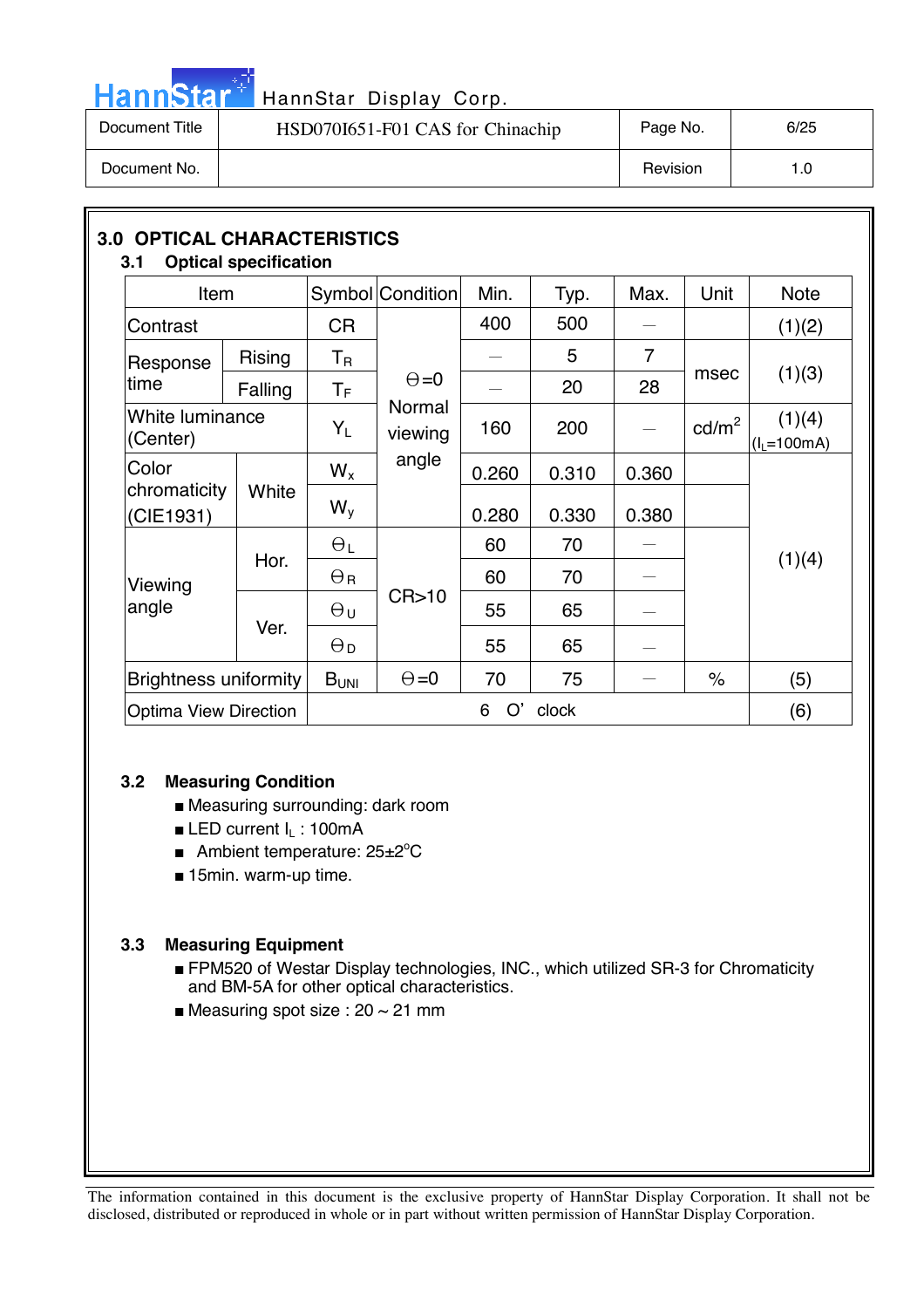| HannStar <sup>*</sup> | HannStar Display Corp.           |          |      |
|-----------------------|----------------------------------|----------|------|
| Document Title        | HSD070I651-F01 CAS for Chinachip | Page No. | 7/25 |
| Document No.          |                                  | Revision | 1.0  |
|                       |                                  |          |      |

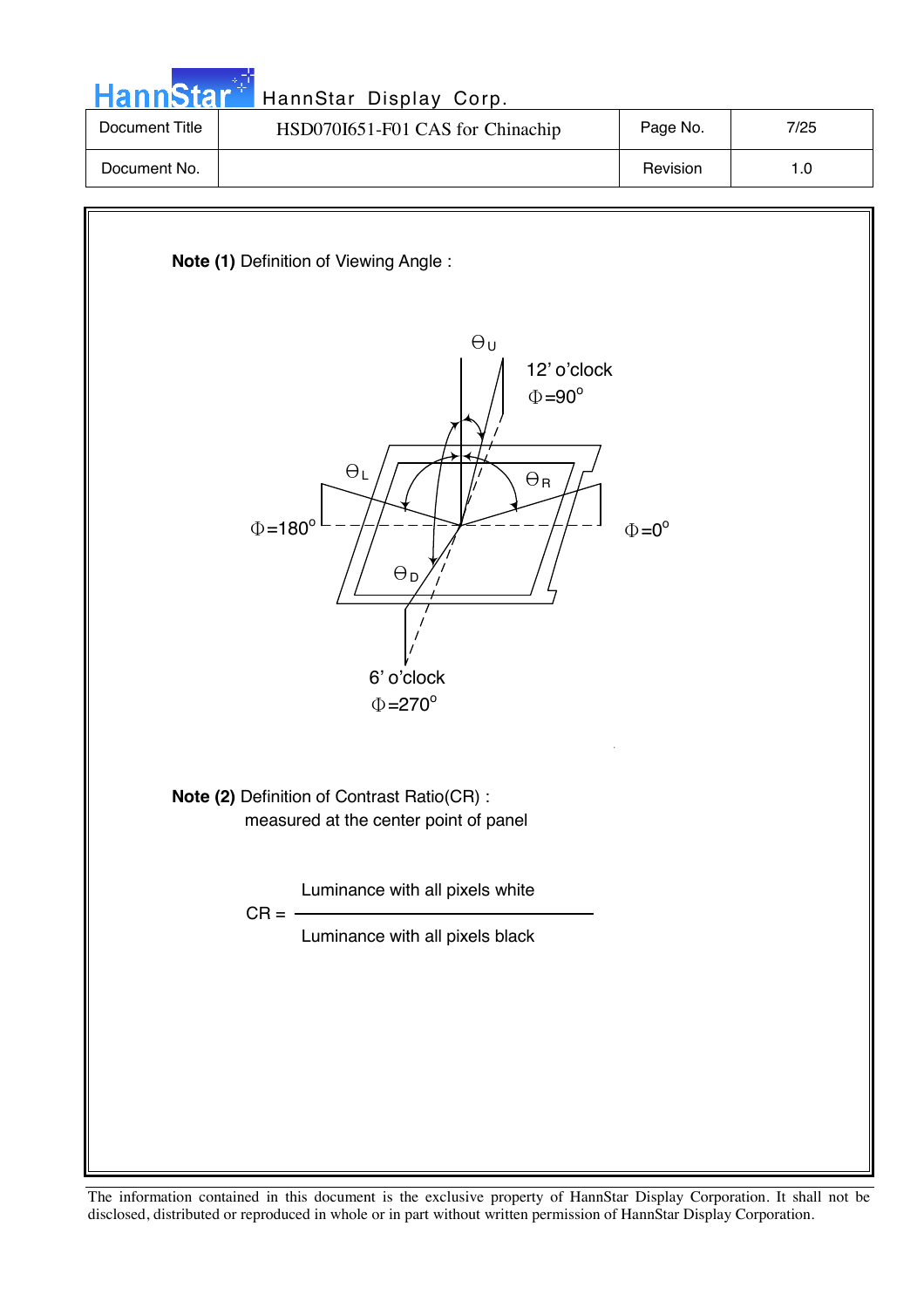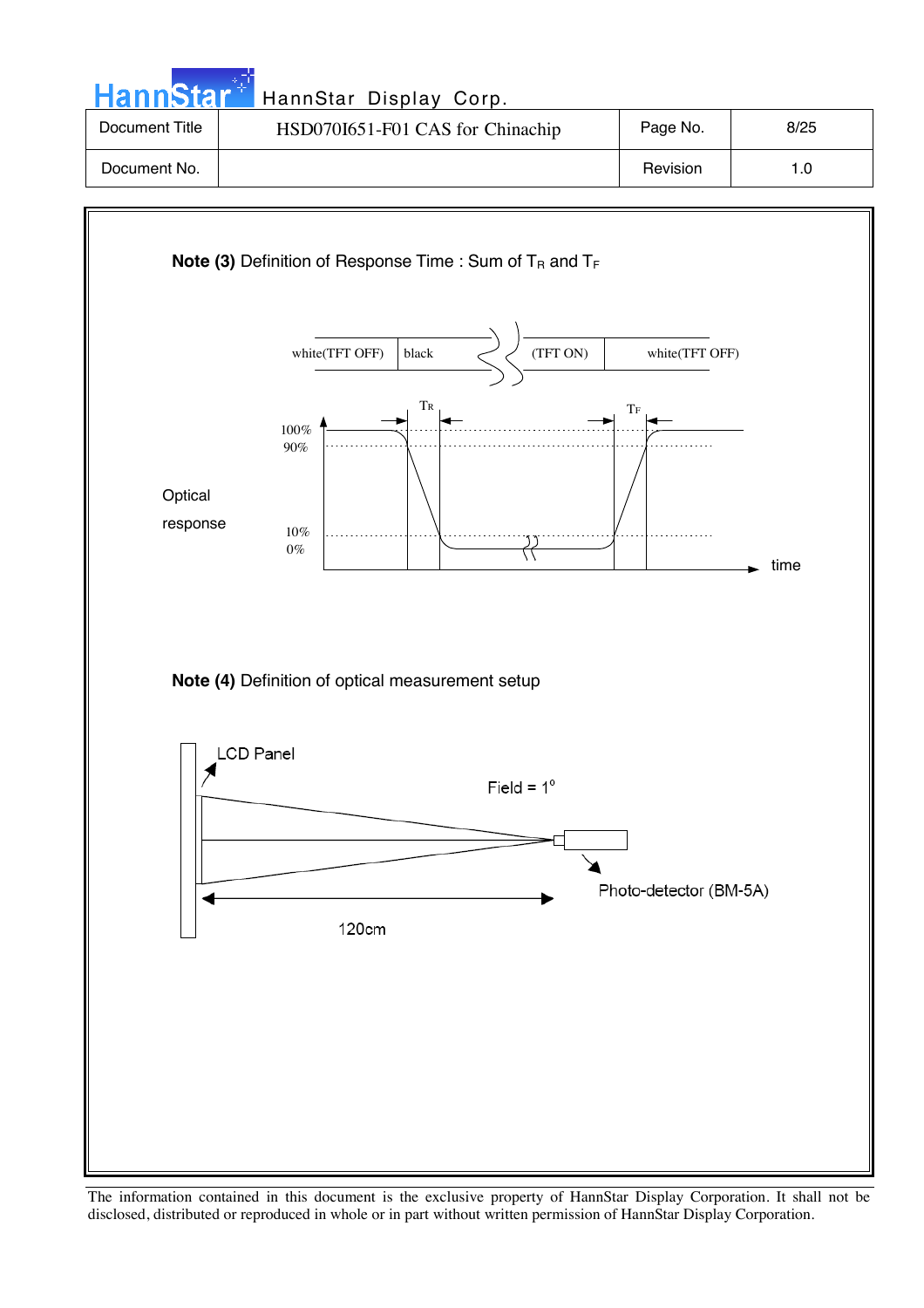| <b>HannStar</b> <sup>*1</sup> | HannStar Display Corp.           |          |      |
|-------------------------------|----------------------------------|----------|------|
| Document Title                | HSD070I651-F01 CAS for Chinachip | Page No. | 9/25 |
| Document No.                  |                                  | Revision | 1.0  |

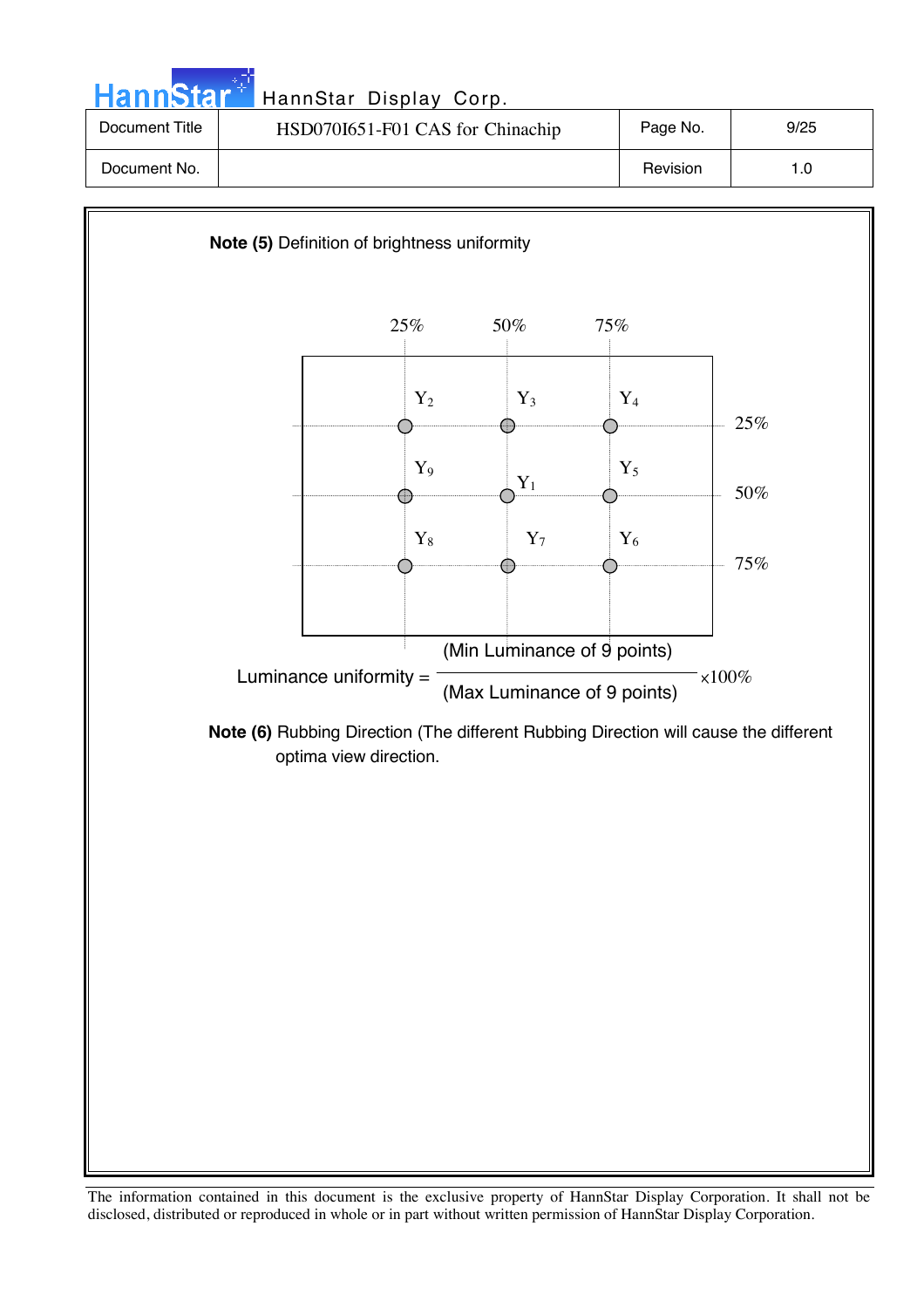| <b>HannStar</b> | HannStar Display Corp.           |          |       |
|-----------------|----------------------------------|----------|-------|
| Document Title  | HSD070I651-F01 CAS for Chinachip | Page No. | 10/25 |
| Document No.    |                                  | Revision | 1.0   |

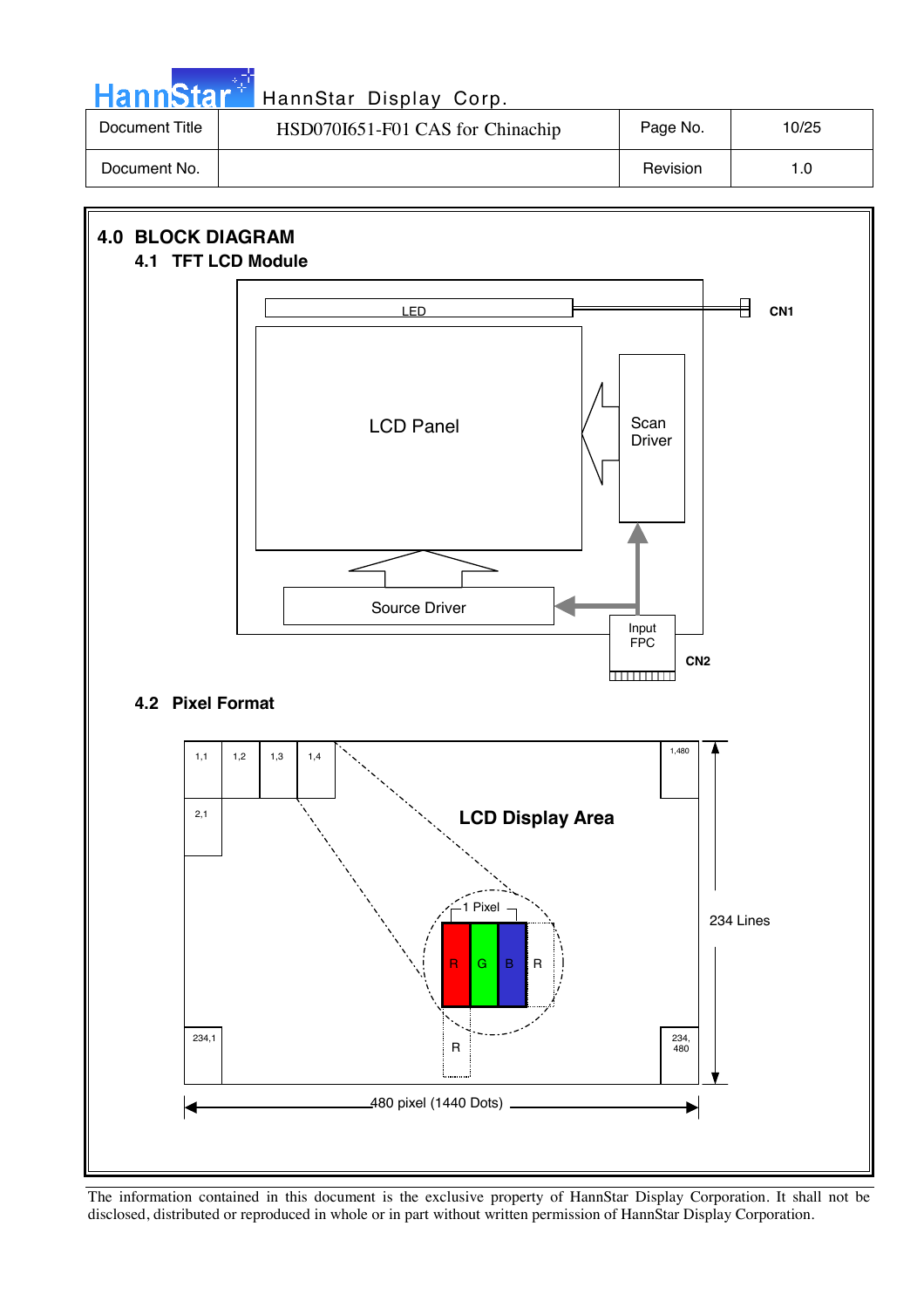

Document Title | HSD070I651-F01 CAS for Chinachip | Page No. | 11/25 Document No. 1.0

|                         | CN2 (Input signal): FPC Down Connector, 26 pins, pitch: 0.5mm |                          |                                    |                                                               |             |                                     |                                                                           |             |
|-------------------------|---------------------------------------------------------------|--------------------------|------------------------------------|---------------------------------------------------------------|-------------|-------------------------------------|---------------------------------------------------------------------------|-------------|
| <b>Terminal</b><br>no.  | <b>Symbol</b>                                                 | I/O                      |                                    |                                                               |             | <b>Function</b>                     |                                                                           | <b>Note</b> |
| 1                       | <b>DGND</b>                                                   | $\blacksquare$           |                                    | Ground for logic circuit                                      |             |                                     |                                                                           |             |
| $\overline{c}$          | $DV_{DD}$                                                     | L                        |                                    |                                                               |             |                                     | Supply voltage of logic control circuit for scan (Gate) driver            |             |
| 3                       | VGL                                                           |                          |                                    | Negative power for scan (Gate) driver                         |             |                                     |                                                                           |             |
| 4                       | V <sub>GH</sub>                                               | I                        |                                    | Positive power for scan (Gate) driver                         |             |                                     |                                                                           |             |
| 5                       | <b>STVD</b>                                                   | I/O                      |                                    | Vertical start pulse                                          |             |                                     |                                                                           | (1)         |
| 6                       | <b>STVU</b>                                                   | I/O                      |                                    | Vertical start pulse                                          |             |                                     |                                                                           | (1)         |
| 7                       | <b>CKV</b>                                                    |                          |                                    | Shift clock input for scan (Gate) driver                      |             |                                     |                                                                           |             |
| 8                       | U/D                                                           |                          |                                    | UP/DOWN scan control input                                    |             |                                     |                                                                           | (1)         |
| 9                       | <b>OEV</b>                                                    |                          |                                    |                                                               |             |                                     | Output enable input for scan(Gate) driver                                 |             |
| 10                      | $V_{COM}$                                                     |                          |                                    | Common electrode driving signal                               |             |                                     |                                                                           |             |
| 11                      | $V_{COM}$                                                     |                          |                                    | Common electrode driving signal                               |             |                                     |                                                                           |             |
| 12                      | L/R                                                           |                          |                                    | LEFT/RIGHT scan control input                                 |             |                                     |                                                                           | (1)<br>(2)  |
| 13                      | <b>MOD</b>                                                    |                          |                                    | Sequential sampling and simultaneous sampling setting         |             |                                     |                                                                           |             |
| 14                      | OEH                                                           |                          |                                    | Output enable input for data (Source) driver                  |             |                                     |                                                                           |             |
| 15                      | <b>STHL</b>                                                   | I/O                      |                                    | Start pulse for horizontal scan (Gate) line                   |             |                                     |                                                                           |             |
| 16                      | <b>STHR</b>                                                   | I/O                      |                                    | Start pulse for horizontal scan (Gate) line                   |             |                                     |                                                                           |             |
| 17                      | CPH <sub>3</sub>                                              |                          |                                    | Sampling and shifting clock pulse for data (Source) driver    |             |                                     |                                                                           |             |
| 18                      | CPH <sub>2</sub>                                              |                          |                                    |                                                               |             |                                     | Sampling and shifting clock pulse for data (Source) driver                | (2)         |
| 19                      | CPH <sub>1</sub>                                              |                          |                                    |                                                               |             |                                     | Sampling and shifting clock pulse for data (Source) driver                |             |
| 20                      | <b>DV</b> <sub>DD</sub>                                       |                          |                                    |                                                               |             |                                     | Supply voltage of logic control circuit for data(Source) driver           |             |
| 21                      | <b>DGND</b>                                                   | $\overline{\phantom{a}}$ |                                    | Ground for logic circuit                                      |             |                                     |                                                                           |             |
| 22                      | $V_{\mathsf{R}}$                                              | L                        |                                    | Alternated video signal input(Red)                            |             |                                     |                                                                           |             |
| 23                      | V <sub>G</sub>                                                |                          |                                    | Alternated video signal input(Green)                          |             |                                     |                                                                           |             |
| 24                      | $V_B$                                                         |                          |                                    | Alternated video signal input(blue)                           |             |                                     |                                                                           |             |
| 25                      | <b>AV</b> <sub>DD</sub>                                       |                          |                                    | Supply voltage for analog circuit                             |             |                                     |                                                                           |             |
| 26                      | <b>AGND</b>                                                   | ÷,                       |                                    | Ground for analog circuit                                     |             |                                     |                                                                           |             |
|                         |                                                               |                          |                                    |                                                               |             |                                     | Note (1) Selection of scanning mode (please refer to the following table) |             |
|                         | Setting of scan control<br>input                              |                          |                                    | IN/OUT state for start pulse                                  |             |                                     | Scanning direction                                                        |             |
| U/D                     | L/R                                                           |                          | <b>STVD</b>                        | <b>STVU</b>                                                   | <b>STHR</b> | <b>STHL</b>                         |                                                                           |             |
| <b>GND</b>              | <b>DV</b> <sub>DD</sub>                                       |                          | Output<br>Input<br>Output<br>Input |                                                               |             | up to down, and from left to right. |                                                                           |             |
| <b>DV</b> <sub>DD</sub> | GND                                                           |                          | Input                              | Output                                                        | Input       | Output                              | down to up, and from right to left.                                       |             |
| <b>GND</b>              | <b>GND</b>                                                    |                          | Output                             | Input                                                         | Input       | Output                              | up to down, and from right to left.                                       |             |
| <b>DV</b> <sub>DD</sub> | <b>DV</b> <sub>DD</sub>                                       |                          | Input                              | down to up, and from left to right.<br>Output Output<br>Input |             |                                     |                                                                           |             |

Note (2) MOD=H: Simultaneous sampling.(Please check CPH2 and CPH3 to GND when MOD=H) MOD=L : Sequential sampling.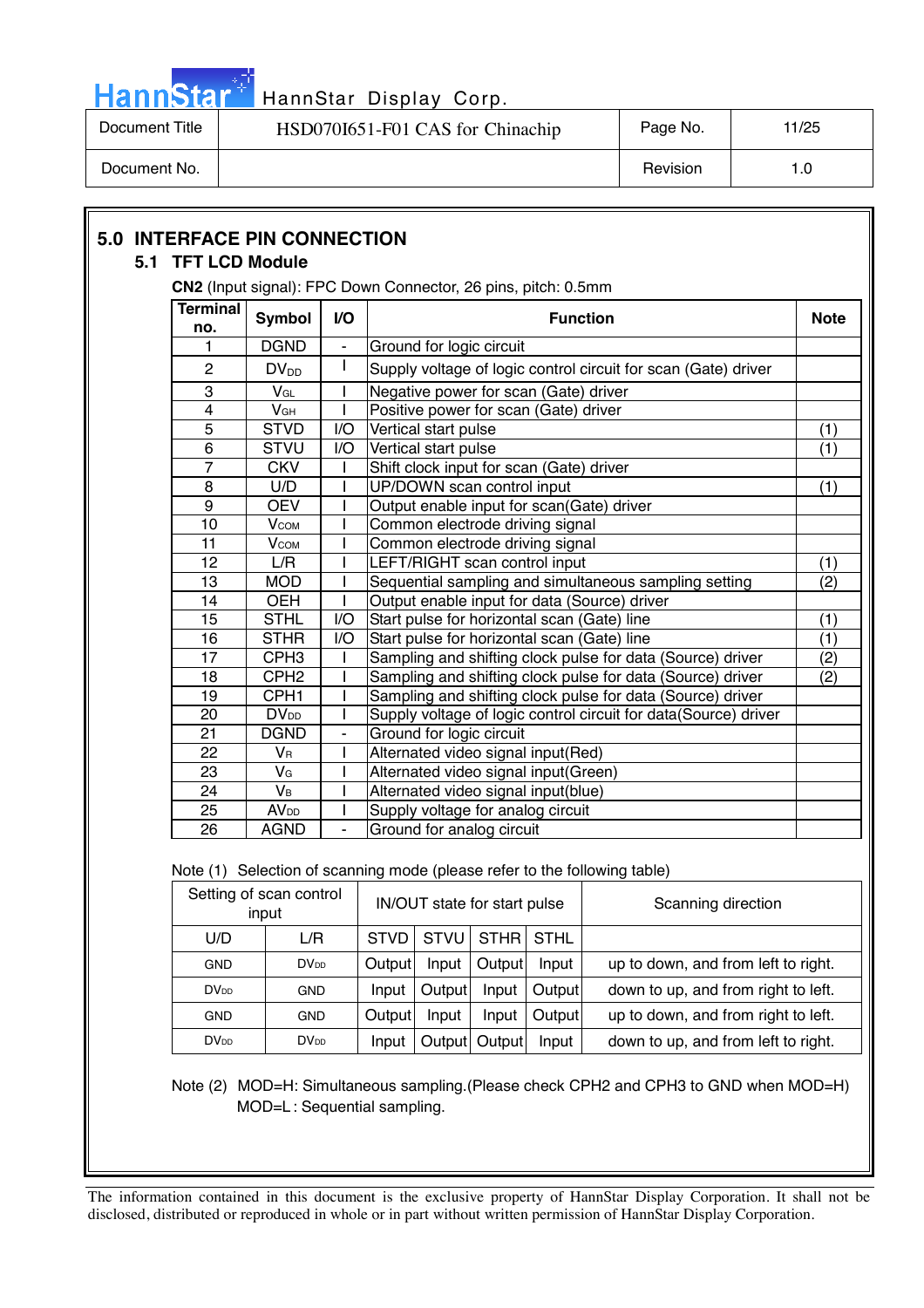| ann | Ы |  |
|-----|---|--|
|     |   |  |

| Document Title | HSD070I651-F01 CAS for Chinachip | Page No. | 12/25 |
|----------------|----------------------------------|----------|-------|
| Document No.   |                                  | Revision | 1.0   |

#### **5.2 Back-Light Unit**

**CN1** LED Power Source (**BHSR-02VS-1**) / JAPAN SOLDERLESS TERMINAL MFG CO., LTD. Mating Connector: (**SBHT-002T-P0.5**) / JAPAN SOLDERLESS TERMINAL MFG CO., LTD.

| Terminal no. | Svmbol | <b>Function</b>                 |  |  |  |  |
|--------------|--------|---------------------------------|--|--|--|--|
|              |        | LED power supply (high voltage) |  |  |  |  |
|              | `äL    | LED power supply (low voltage)  |  |  |  |  |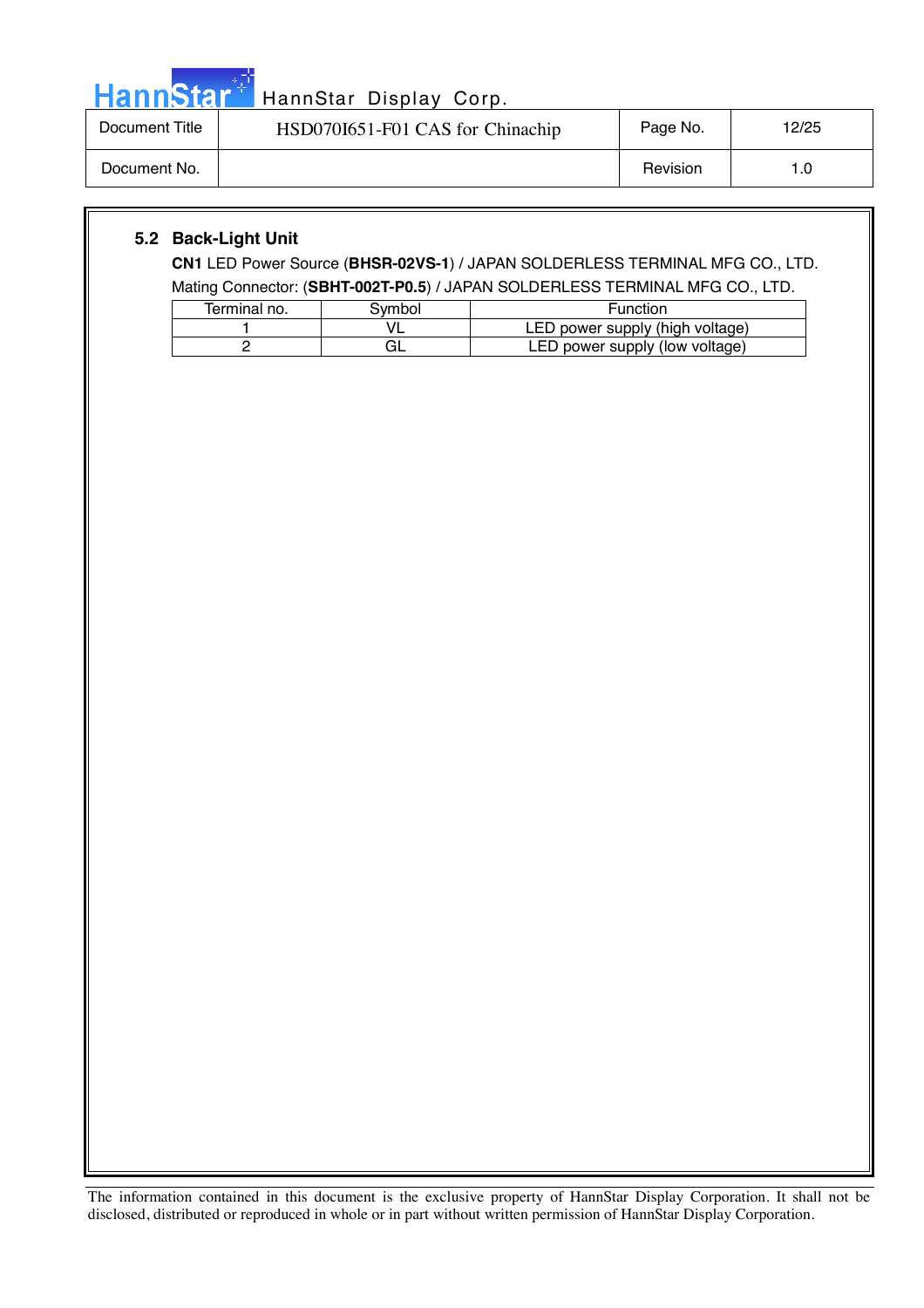

| Document Title | HSD070I651-F01 CAS for Chinachip | Page No. | 13/25 |
|----------------|----------------------------------|----------|-------|
| Document No.   |                                  | Revision | 1.0   |

#### **6.0 ELECTRICAL CHARACTERISTICS 6.1 TFT LCD Module (Operation Rating)**

| Item                       | <b>Symbol</b>           | Min.         | Typ.                | Max.                   | <b>Unit</b> | <b>Note</b>                 |
|----------------------------|-------------------------|--------------|---------------------|------------------------|-------------|-----------------------------|
|                            | $DV_{DD}$               | 2.7          | 3.3                 | 5.5                    | v           |                             |
|                            | $V$ GH                  | 14.3         | 15                  | 15.7                   | v           |                             |
| <b>Supply Voltage</b>      | $V_{GL}$                | $-10.5$      | $-10$               | $-9.5$                 | v           |                             |
|                            | <b>AV<sub>DD</sub></b>  | 3            | ۰                   | 5.5                    | V           |                             |
| Video signal               | <b>V</b> <sub>iA</sub>  | 0.4          |                     | $AVDD - 0.4$           | v           |                             |
| amplitude<br>(VR, VG, VB)  | <b>Vi</b> ac            |              | 4                   |                        | V           | AC component,               |
|                            | $V_{\text{IDC}}$        | ٠            | AV <sub>DD</sub> /2 | ۰                      | V           | DC component                |
| <b>VCOM</b>                | <b>V</b> <sub>CAC</sub> |              | 5.5                 |                        | Vp-p        | AC component                |
|                            | $V_{\text{CDC}}$        | 1.6          | 1.8                 | 2.0                    | v           | DC component, (1)           |
| Input signal               | $V_{iH}$                | $0.7DV_{DD}$ |                     | <b>DV<sub>DD</sub></b> | v           | (2)                         |
| voltage                    | $V_{iL}$                | 0            | ۰                   | 0.3DV <sub>DD</sub>    | v           | (2)                         |
|                            | <b>I</b> <sub>DD</sub>  | ۰            | 4.2                 |                        | mA          | $DV_{DD} = 3.3V$            |
| Current of power<br>supply | ADD                     | ٠            | 3.7                 | ۰                      | mA          | AV <sub>DD</sub> =5V(Black) |
|                            | lан                     | ٠            | 60                  | ٠                      | uA          | $VGH=15V$                   |
|                            | lgL                     |              | 400                 |                        | uA          | $VGL=-10V$                  |

Note (1): The brightness of LCD panel could be changed by adjusting the AC component of Vcom. Note (2): STHL, STHR, OEH, L/R, CPH1~CPH3, STVD, STVU, OEV, CKV, U/D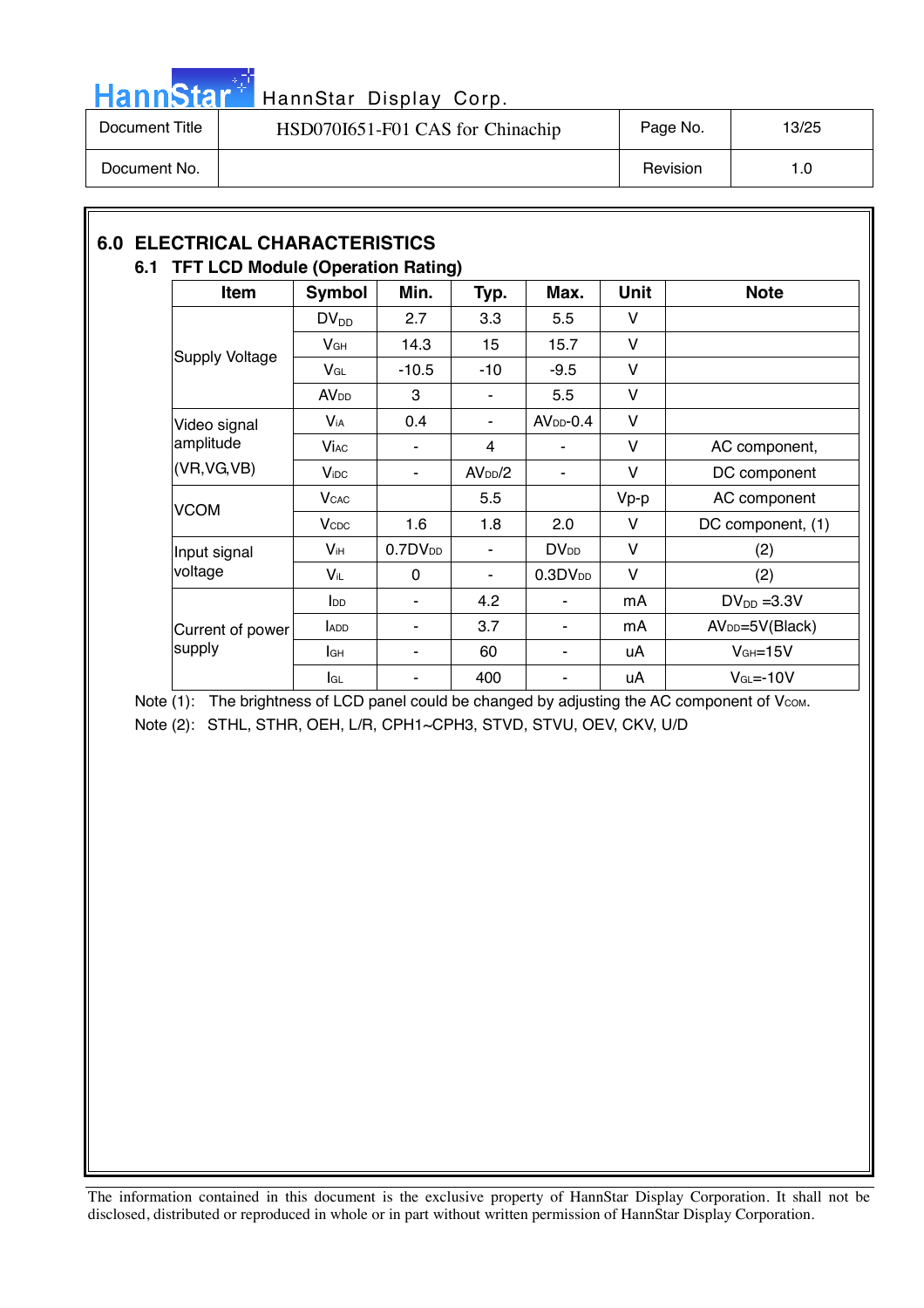

| Document Title | HSD070I651-F01 CAS for Chinachip | Page No. | 14/25 |
|----------------|----------------------------------|----------|-------|
| Document No.   |                                  | Revision |       |

#### **6.2 Back-Light Unit**

The back-light system is an edge-lighting type with 15 LED. The characteristic of the LED is shown in the following tables.

| Item                    | Symbol | Min.   | <sup>т</sup> ур. | Max. | Unit | Note  |
|-------------------------|--------|--------|------------------|------|------|-------|
| <b>LED</b> current      |        |        | 100              |      | mA   | (2    |
| LED voltage             |        |        | 10.5             |      |      |       |
| Operating LED life time | Hr     | 20,000 | -                |      | Hour | 1)(2) |



- Note (1) LED life time (Hr) can be defined as the time in which it continues to operate under the condition: Ta=25 $\pm$ 3 °C, typical IL value indicated in the above table until the brightness becomes less than 50%.
- Note (2) The "LED life time" is defined as the module brightness decrease to 50% original brightness at Ta=25 $\degree$ C and IL=100mA. The LED lifetime could be decreased if operating IL is larger than 100mA. The constant current driving method is suggested.

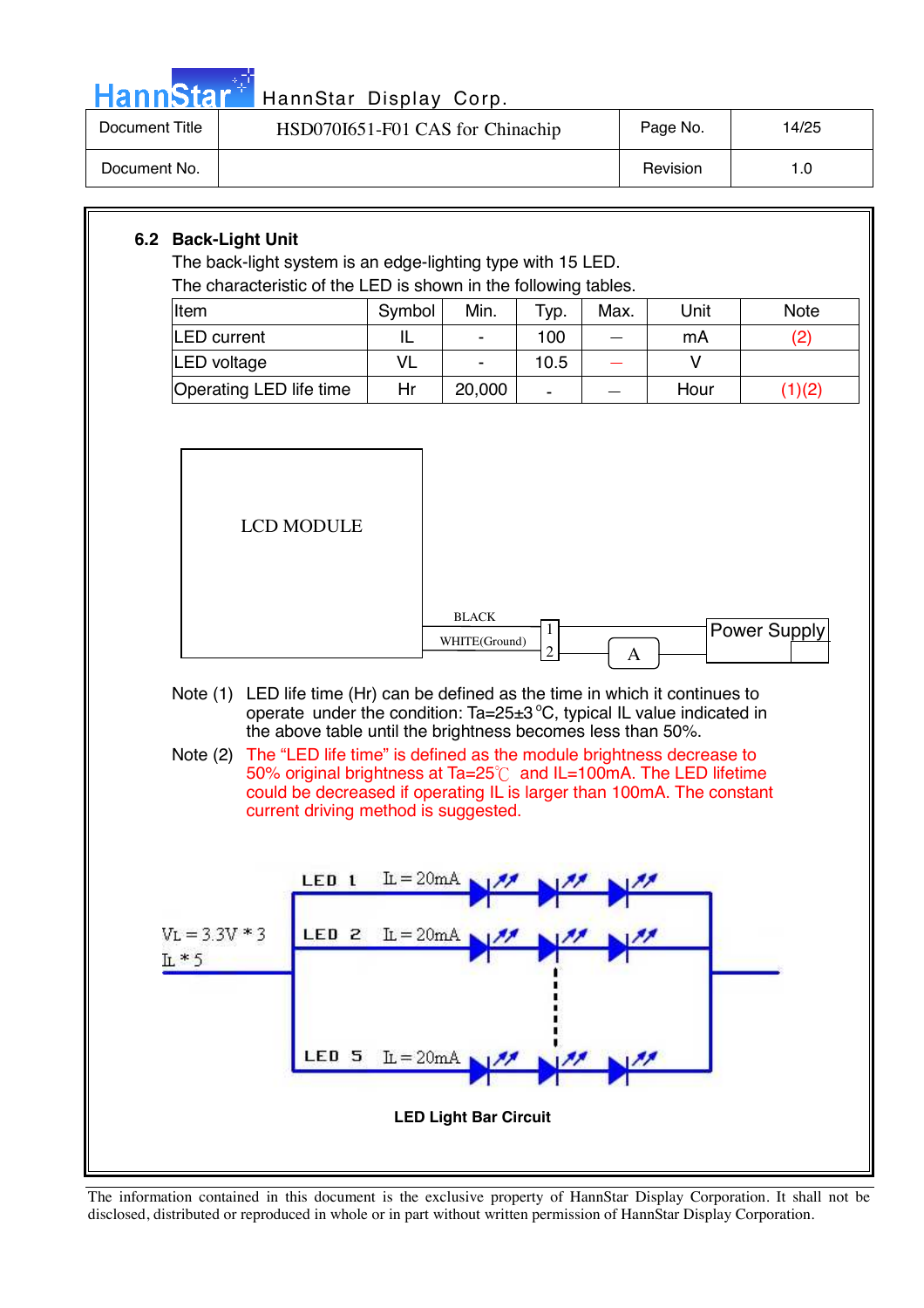| <b>HannStar</b> * | HannStar Display Corp.           |          |       |
|-------------------|----------------------------------|----------|-------|
| Document Title    | HSD070I651-F01 CAS for Chinachip | Page No. | 15/25 |
| Document No.      |                                  | Revision | 1.0   |
|                   |                                  |          |       |

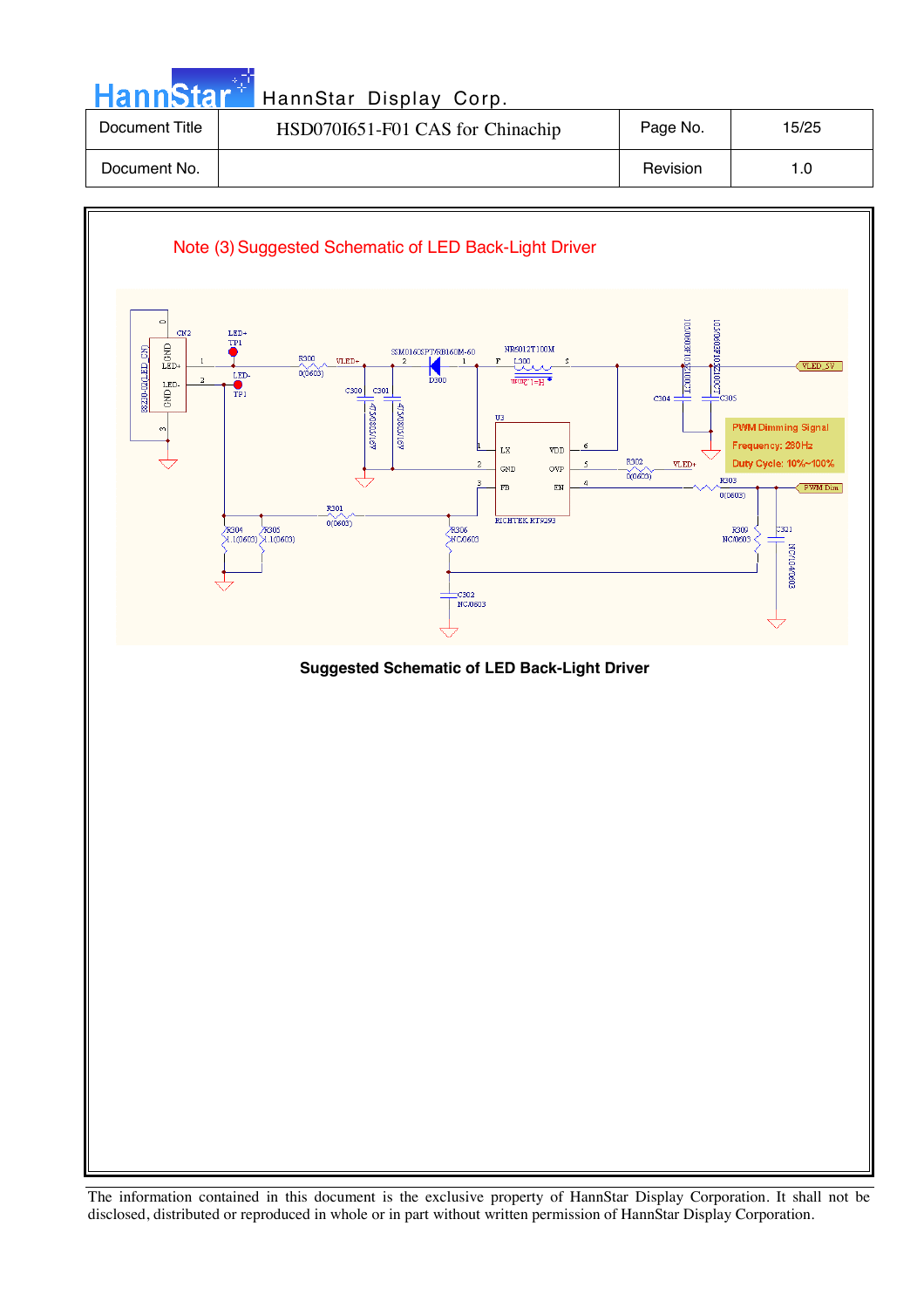

| Document Title | HSD070I651-F01 CAS for Chinachip | Page No. | 16/25 |
|----------------|----------------------------------|----------|-------|
| Document No.   |                                  | Revision | 1.0   |

| Item                            | Symbo             | Min.                         | Typ.                     | Max.                         | <b>Unit</b>  | <b>Note</b> |
|---------------------------------|-------------------|------------------------------|--------------------------|------------------------------|--------------|-------------|
| <b>Rising time</b>              | tr                |                              |                          | 10                           | ns           | (1)         |
| Falling time                    | t                 | $\qquad \qquad \blacksquare$ | $\overline{a}$           | 10                           | ns           | (1)         |
| High and low level pulse duty   | tcph              | 100                          | 103                      |                              | ns           | CPH1~CPH3   |
| CPH pulse duty                  | tcw <sub>H</sub>  | 40                           | 50                       | 60                           |              | CPH1~CPH3   |
| STH setup time                  | tsuh              | 20                           |                          |                              | ns           | STHR, STHL  |
| STH hold time                   | thDH              | 10                           | $\overline{\phantom{a}}$ | $\qquad \qquad \blacksquare$ | ns           | STHR, STHL  |
| STH pulse width                 | tsth              |                              | 1                        |                              | tcPH         | STHR, STHL  |
| STH period                      | tн                | 61.5                         | 63.5                     | 65.5                         | μs           | STHR, STHL  |
| OEH pulse width                 | toeh              | $\blacksquare$               | 1.23                     | $\qquad \qquad \blacksquare$ | μs           | <b>OEH</b>  |
| Sample and hold disable time    | t <sub>DIS1</sub> | $\blacksquare$               | 8.19                     | $\blacksquare$               | μs           |             |
| OEV pulse width                 | toev              | $\qquad \qquad \blacksquare$ | 4.77                     | $\qquad \qquad \blacksquare$ | μs           | <b>OEV</b>  |
| CKV pulse width                 | tcky              | $\blacksquare$               | 3.91                     | $\qquad \qquad \blacksquare$ | μs           | <b>CKV</b>  |
| Clean enable time               | t <sub>DIS2</sub> | $\blacksquare$               | 3.90                     | $\qquad \qquad \blacksquare$ | μs           |             |
| Horizontal display timing range | tрн               | $\blacksquare$               | 1440                     | $\blacksquare$               | $t$ CPH $/3$ |             |
| STV setup time                  | tsuv              | 200                          | -                        | -                            | ns           | STVD, STVU  |
| STV hold time                   | t <sub>HDV</sub>  | 300                          | ä,                       |                              | ns           | STVD, STVU  |
| STV pulse width                 | tstv              | ÷,                           | 1                        | $\overline{\phantom{0}}$     | tн           | STVD, STVU  |
| Horizontal line per field       | tv                | 256                          | 262                      | 268                          | tн           | (2)         |
| Vertical display start          | tsv               |                              | 3                        | $\blacksquare$               | tн           |             |
| Vertical display timing range   | tov               |                              | 234                      |                              | tн           |             |
| <b>VCOM Rising time</b>         | trcom             |                              | $\overline{\phantom{0}}$ | 5                            | μs           |             |
| <b>VCOM Falling time</b>        | t <sub>fCOM</sub> |                              | ÷                        | 5                            | μs           |             |
| VCOM delay time                 | t <sub>DCOM</sub> |                              | ÷                        | 3                            | μs           |             |
| RGB delay time                  | <b>t</b> DRGB     |                              | $\star$                  | 1                            | μs           |             |

Note (1): For all of the logic signals.

Note (2): Please don't use odd horizontal lines to drive LCD panel for both odd and even filed simultaneously.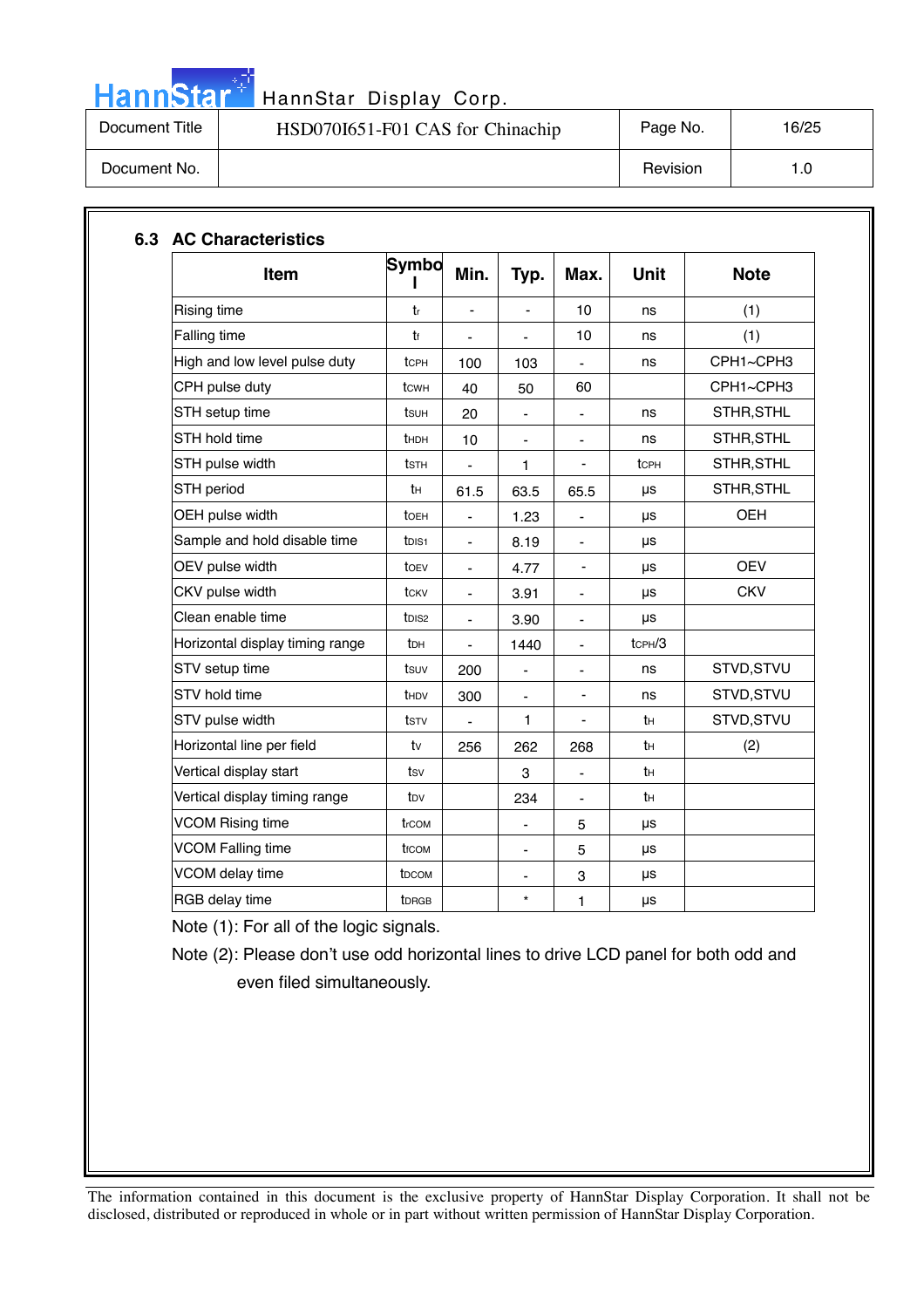| HannStar <sup>+</sup> | HannStar Display Corp.           |          |       |
|-----------------------|----------------------------------|----------|-------|
| Document Title        | HSD070I651-F01 CAS for Chinachip | Page No. | 17/25 |
| Document No.          |                                  | Revision | 1.0   |

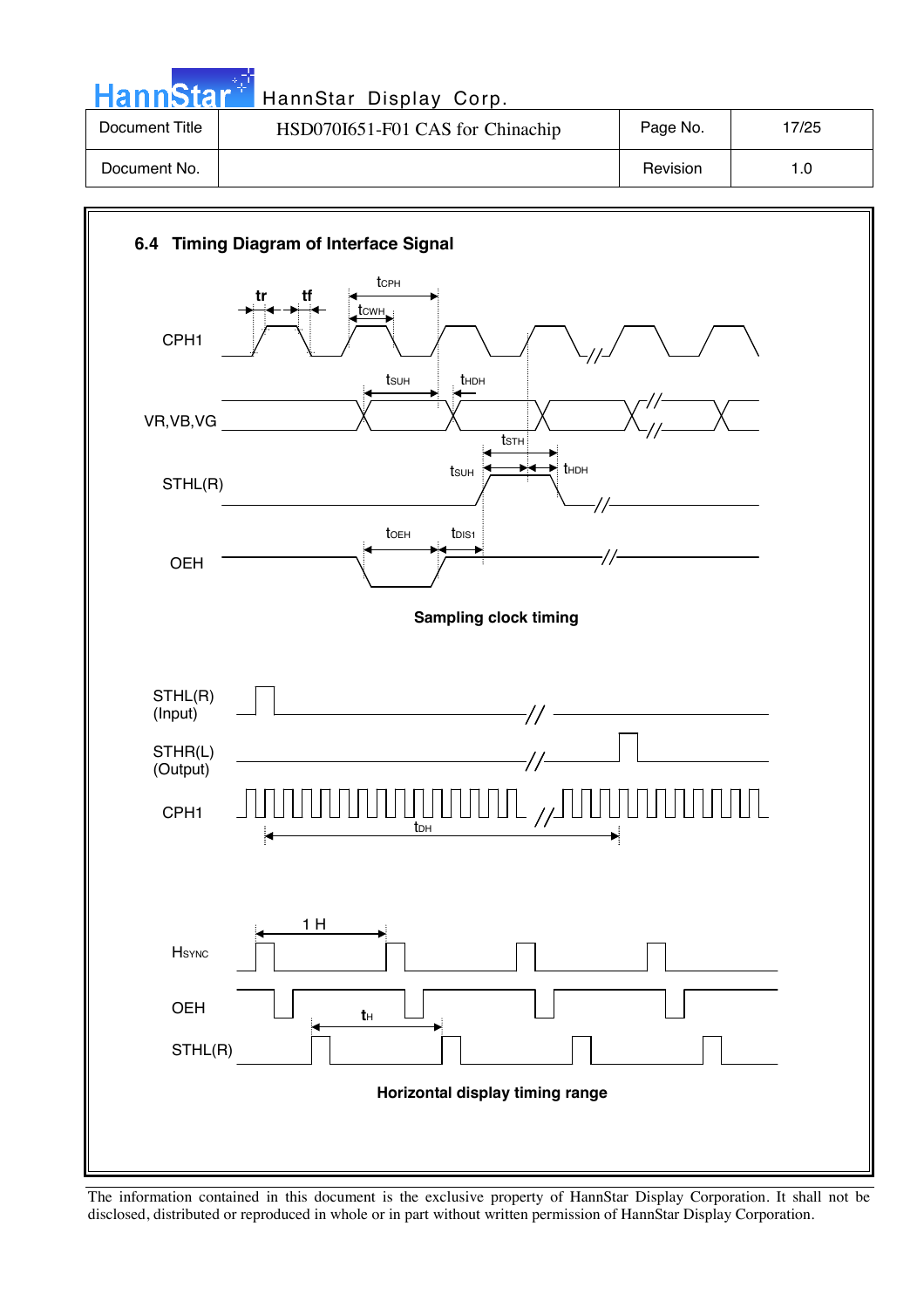| <b>HannStart</b> | HannStar Display Corp.           |          |       |
|------------------|----------------------------------|----------|-------|
| Document Title   | HSD070I651-F01 CAS for Chinachip | Page No. | 18/25 |
| Document No.     |                                  | Revision | 1.0   |

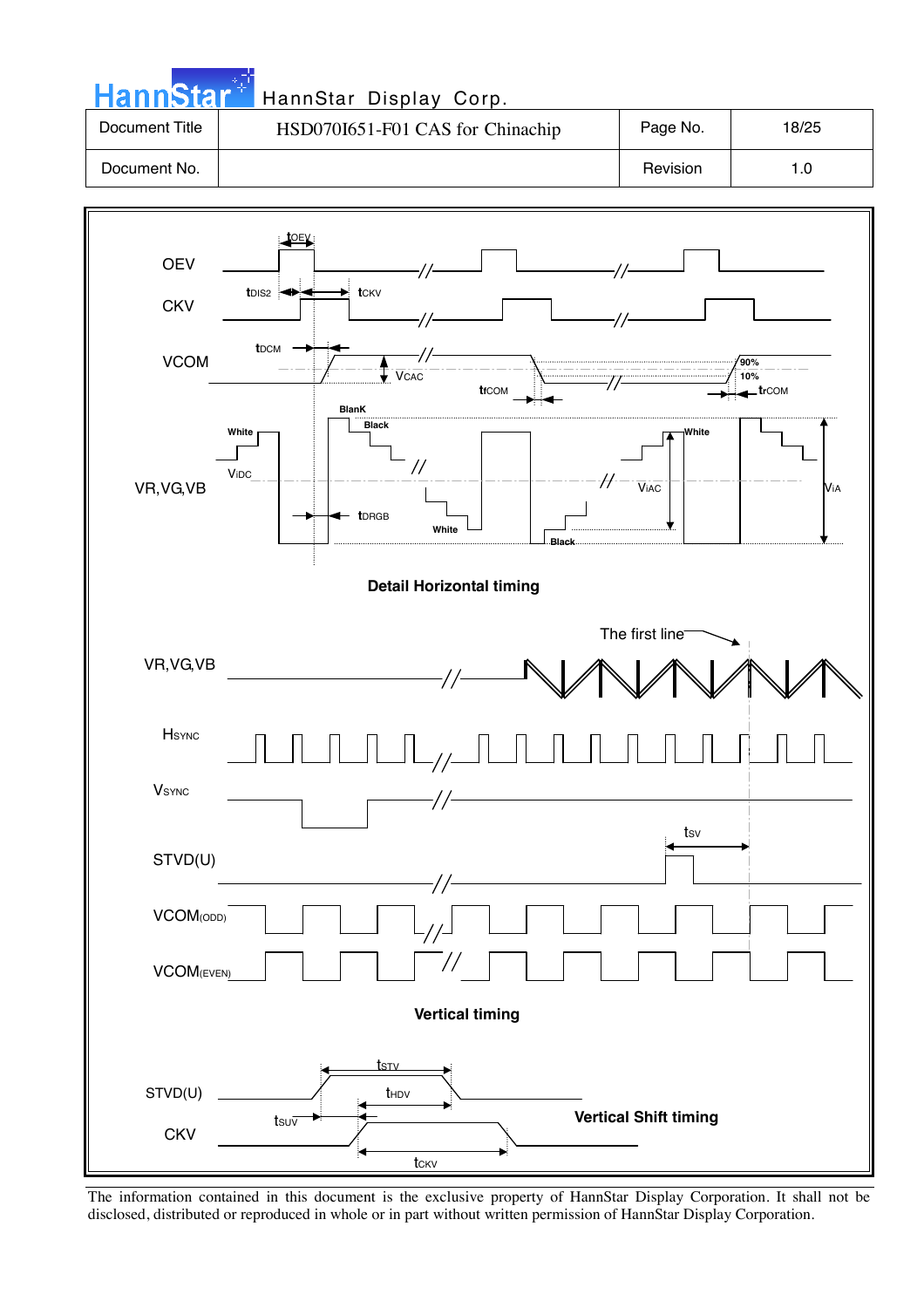Hann Star<sup>t H</sup> HannStar Display Corp.

| Document Title | HSD070I651-F01 CAS for Chinachip | Page No. | 19/25 |
|----------------|----------------------------------|----------|-------|
| Document No.   |                                  | Revision |       |

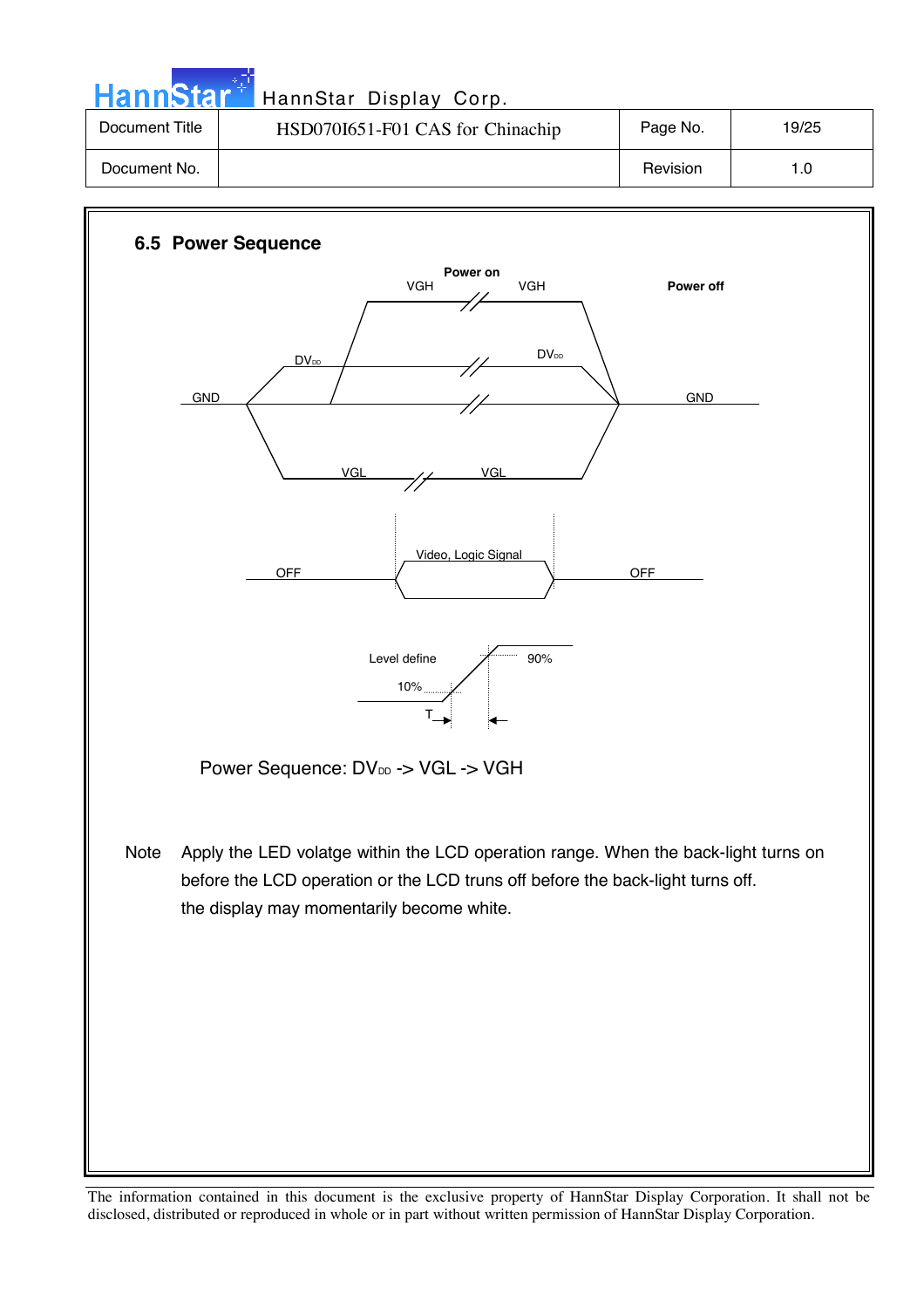|  |  | <b>HannStat</b> |  |
|--|--|-----------------|--|
|  |  |                 |  |
|  |  |                 |  |

| Document Title | HSD070I651-F01 CAS for Chinachip | Page No. | 20/25 |
|----------------|----------------------------------|----------|-------|
| Document No.   |                                  | Revision |       |

| No. | Item                                              | <b>Conditions</b>                                                                                                                  | <b>Remark</b>                    |
|-----|---------------------------------------------------|------------------------------------------------------------------------------------------------------------------------------------|----------------------------------|
|     | <b>High Temperature Storage</b>                   | Ta= $+80^{\circ}$ C, 240hrs                                                                                                        |                                  |
|     | 2 Low Temperature Storage                         | Ta=-30°C, 240hrs                                                                                                                   |                                  |
| 3   | <b>High Temperature Operation</b>                 | Ta= $+70^{\circ}$ C, 240hrs                                                                                                        |                                  |
|     | 4 Low Temperature Operation                       | Ta=-20°C, 240hrs                                                                                                                   |                                  |
| 5   | High Temperature and High Humidity<br>(operation) | Ta=+60°C, 90%RH, 240hrs                                                                                                            |                                  |
| 6   | Thermal Cycling Test (non operation)              | -30°C(30min) $\rightarrow$ +80°C(30min), 200cycles                                                                                 |                                  |
|     | 7 Electrostatic Discharge                         | $\pm 200V, 200pF(0\Omega)$ 1 time/each terminal                                                                                    |                                  |
| 8   | Vibration                                         | 1. Random:<br>1.04Grms, 10~500Hz, X/Y/Z,<br>30min/each direction<br>2.Sweep sine:<br>1.5G, 5~500Hz, X/Y/Z,<br>30min/each direction |                                  |
| 9   | Shock                                             | 100G, 6ms, $\pm X$ , $\pm Y$ , $\pm Z$<br>3 time for each direction                                                                | JIS C7021, A-10<br>(Condition A) |
|     | 10 Vibration (with carton)                        | Random:<br>1.04Grms, 10~500Hz, X/Y/Z<br>45min/each direction<br>Fixed:<br>5Hz, 1.5Grms, X/Y/Z<br>45min/each direction              |                                  |
|     | 11 Drop (with carton)                             | Height: 60cm<br>1 corner, 3 edges, 6 surfaces                                                                                      | <b>JIS Z0202</b>                 |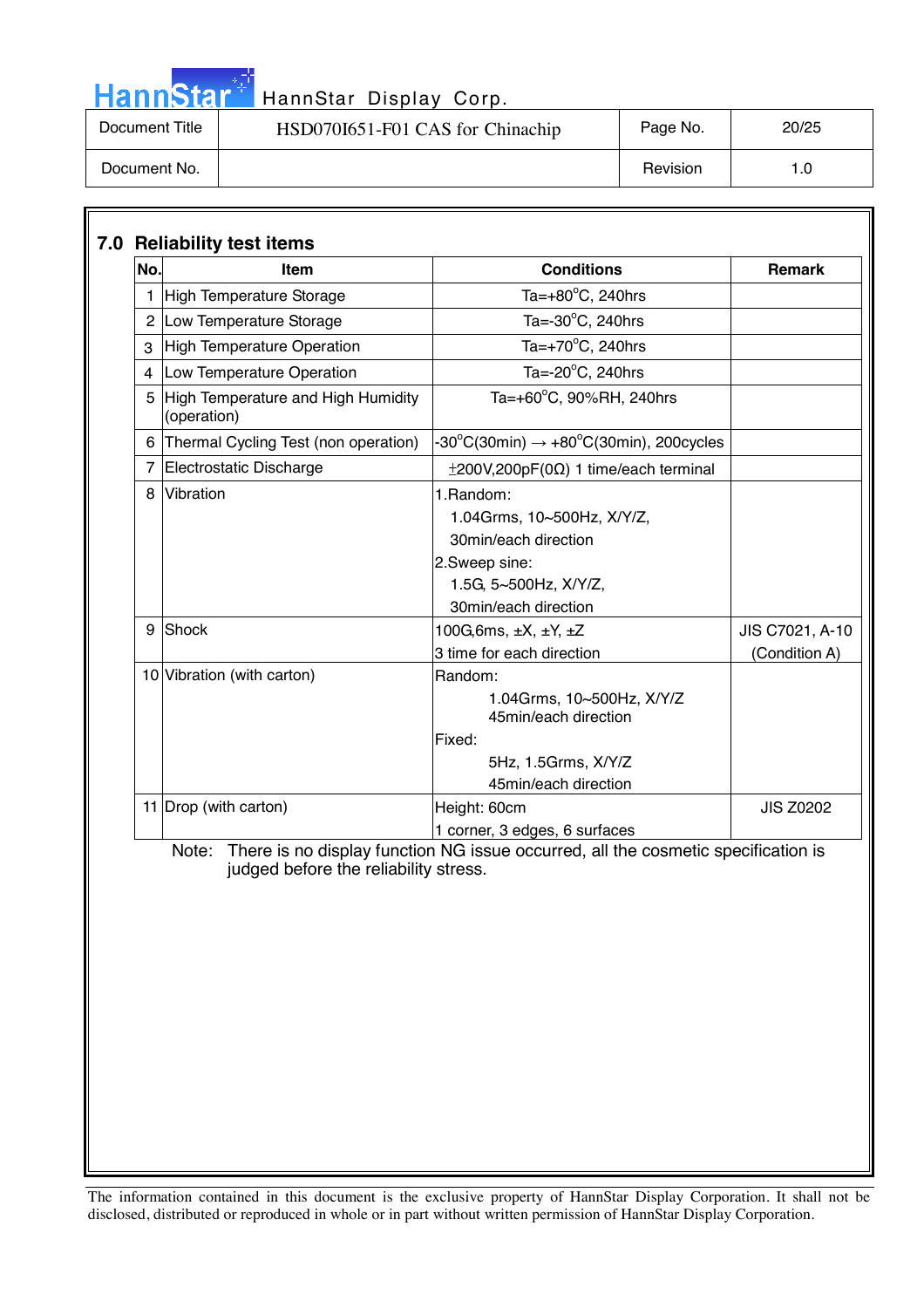|                | HannStar <sup>+</sup> HannStar Display Corp. |          |       |
|----------------|----------------------------------------------|----------|-------|
| Document Title | HSD070I651-F01 CAS for Chinachip             | Page No. | 21/25 |
| Document No.   |                                              | Revision | 1.0   |

والمرادي

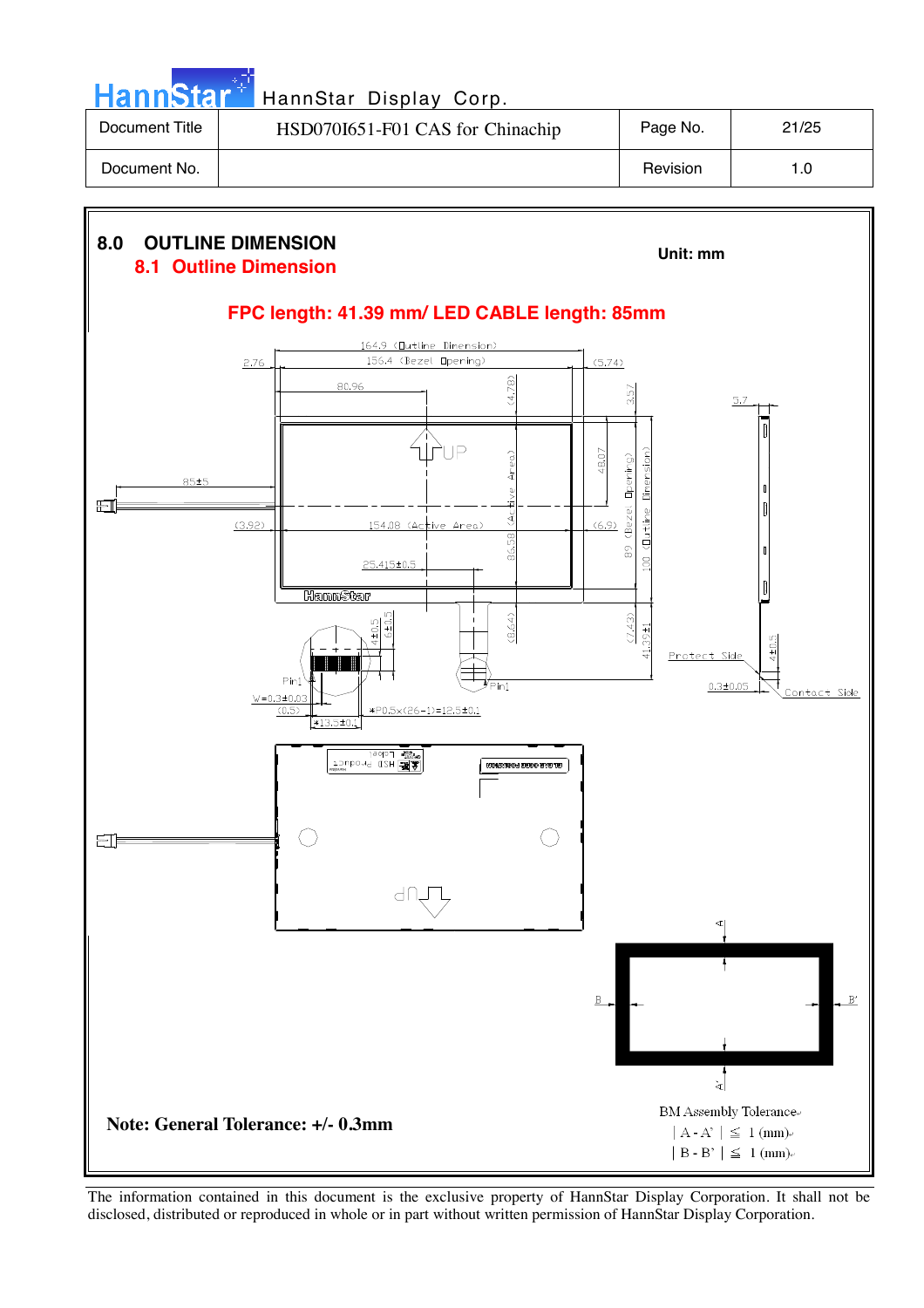| n a |     |   |  |
|-----|-----|---|--|
|     | ann | Ð |  |
| H   |     |   |  |

| Document Title | HSD070I651-F01 CAS for Chinachip | Page No. | 22/25 |
|----------------|----------------------------------|----------|-------|
| Document No.   |                                  | Revision |       |

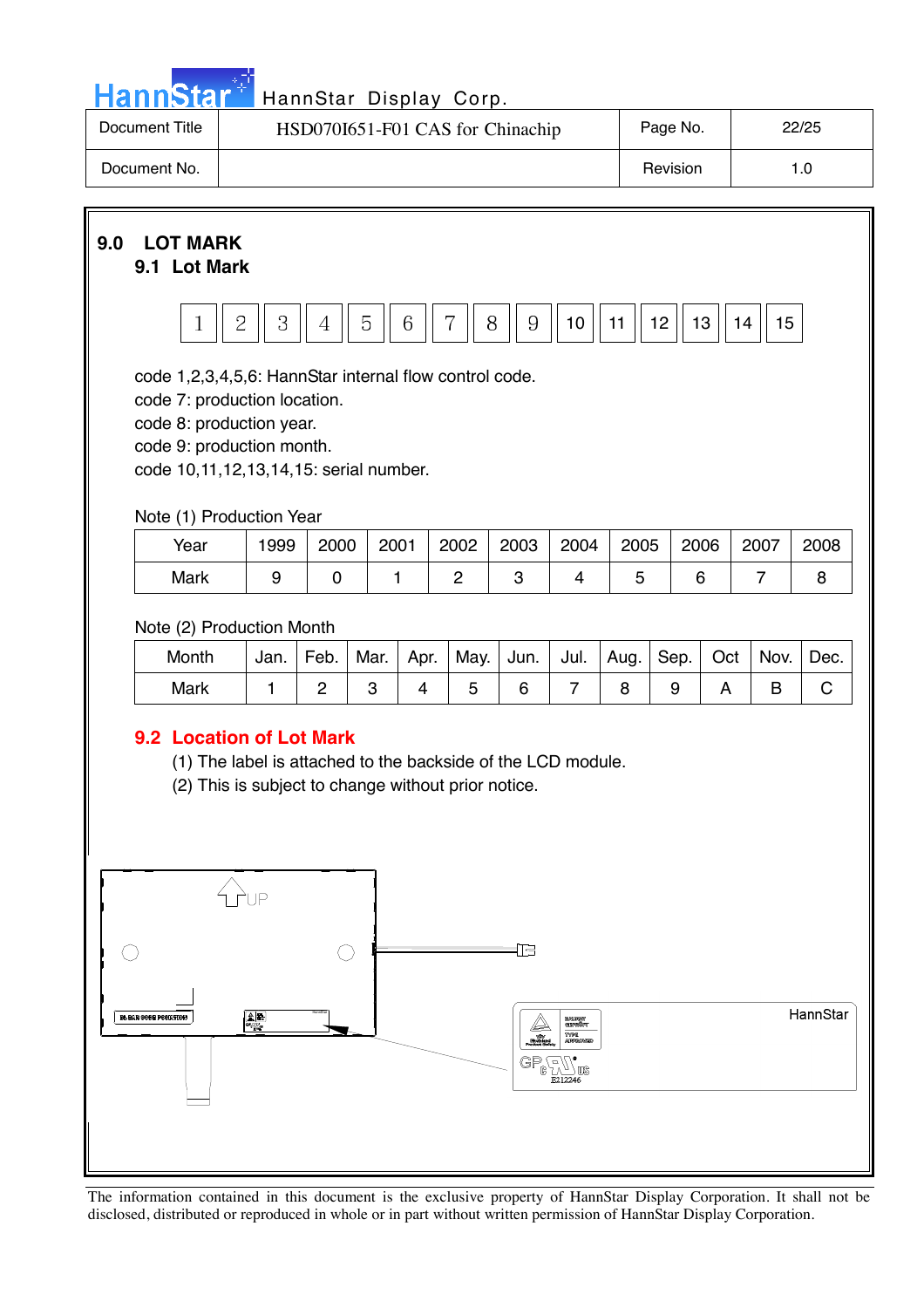

| Document Title | HSD070I651-F01 CAS for Chinachip | Page No. | 23/25 |
|----------------|----------------------------------|----------|-------|
| Document No.   |                                  | Revision |       |

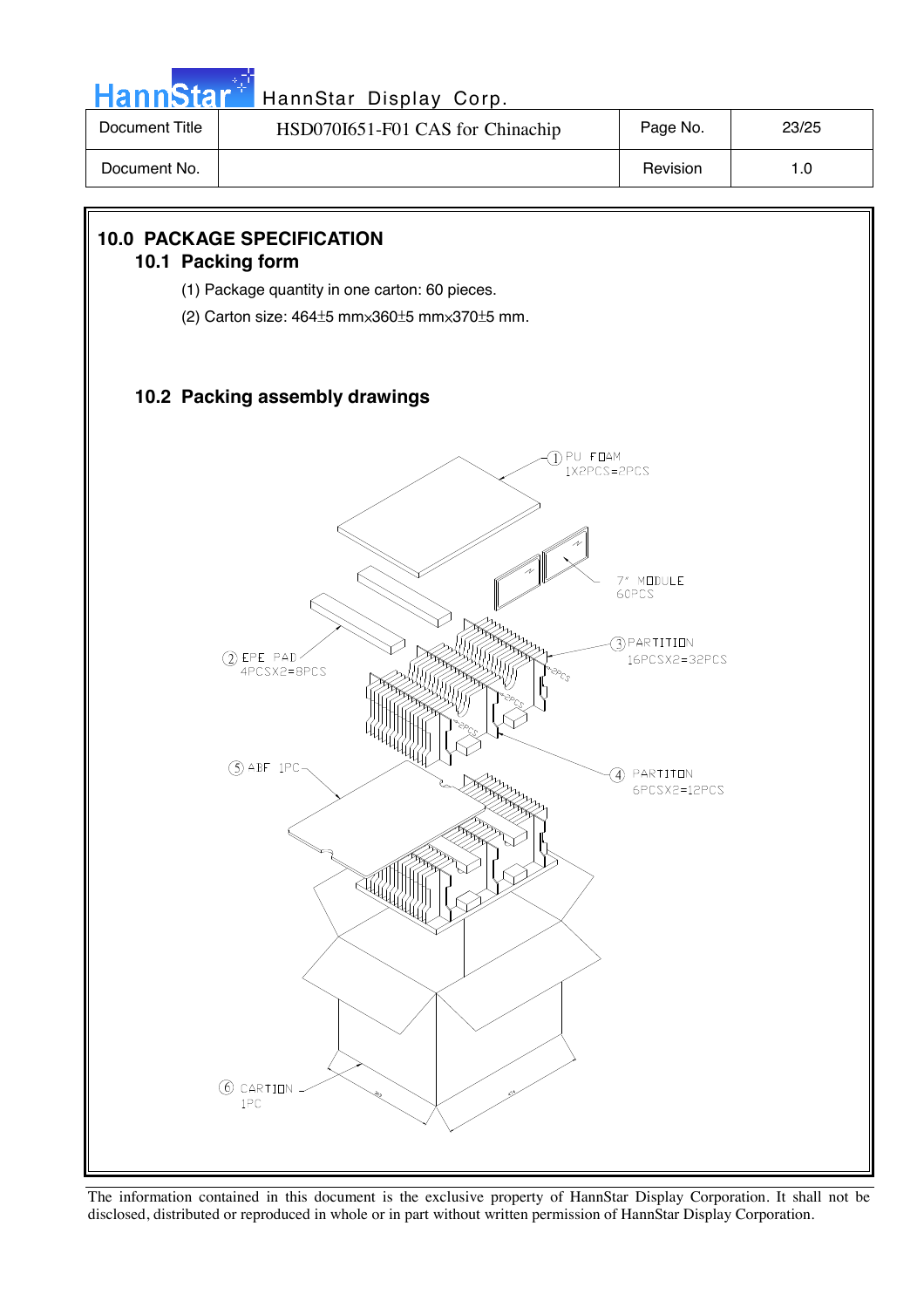

# HannStar<sup>47</sup> HannStar Display Corp.

| Document Title | HSD070I651-F01 CAS for Chinachip | Page No. | 24/25 |
|----------------|----------------------------------|----------|-------|
| Document No.   |                                  | Revision | 1.0   |

### **11.0 GENERAL PRECAUTION**

#### **11.1 Use Restriction**

This product is not authorized for use in life supporting systems, aircraft navigation control systems, military systems and any other application where performance failure could be life threatening or otherwise catastrophic.

#### **11.2 Disassembling or Modification**

 Do not disassemble or modify the module. It may damage sensitive parts inside LCD module, and may cause scratches or dust on the display. HannStar does not warrant the module, if customers disassemble or modify the module.

#### **11.3 Breakage of LCD Panel**

- 11.3.1.If LCD panel is broken and liquid crystal spills out, do not ingest or inhale liquid crystal, and do not contact liquid crystal with skin.
- 11.3.2. If liquid crystal contacts mouth or eyes, rinse out with water immediately.
- 11.3.3. If liquid crystal contacts skin or cloths, wash it off immediately with alcohol and rinse thoroughly with water.
- 11.3.4. Handle carefully with chips of glass that may cause injury, when the glass is broken.

#### **11.4 Electric Shock**

- 11.4.1. Disconnect power supply before handling LCD module.
- 11.4.2. Do not pull or fold the LED cable.
- 11.4.3. Do not touch the parts inside LCD modules and the fluorescent LED's connector or cables in order to prevent electric shock.

#### **11.5 Absolute Maximum Ratings and Power Protection Circuit**

- 11.5.1. Do not exceed the absolute maximum rating values, such as the supply voltage variation, input voltage variation, variation in parts' parameters, environmental temperature, etc., otherwise LCD module may be damaged.
- 11.5.2. Please do not leave LCD module in the environment of high humidity and high temperature for a long time.
- 11.5.3. It's recommended to employ protection circuit for power supply.

#### **11.6 Operation**

- 11.6.1 Do not touch, push or rub the polarizer with anything harder than HB pencil lead.
- 11.6.2 Use fingerstalls of soft gloves in order to keep clean display quality, when persons handle the LCD module for incoming inspection or assembly.
- 11.6.3 When the surface is dusty, please wipe gently with absorbent cotton or other soft material.